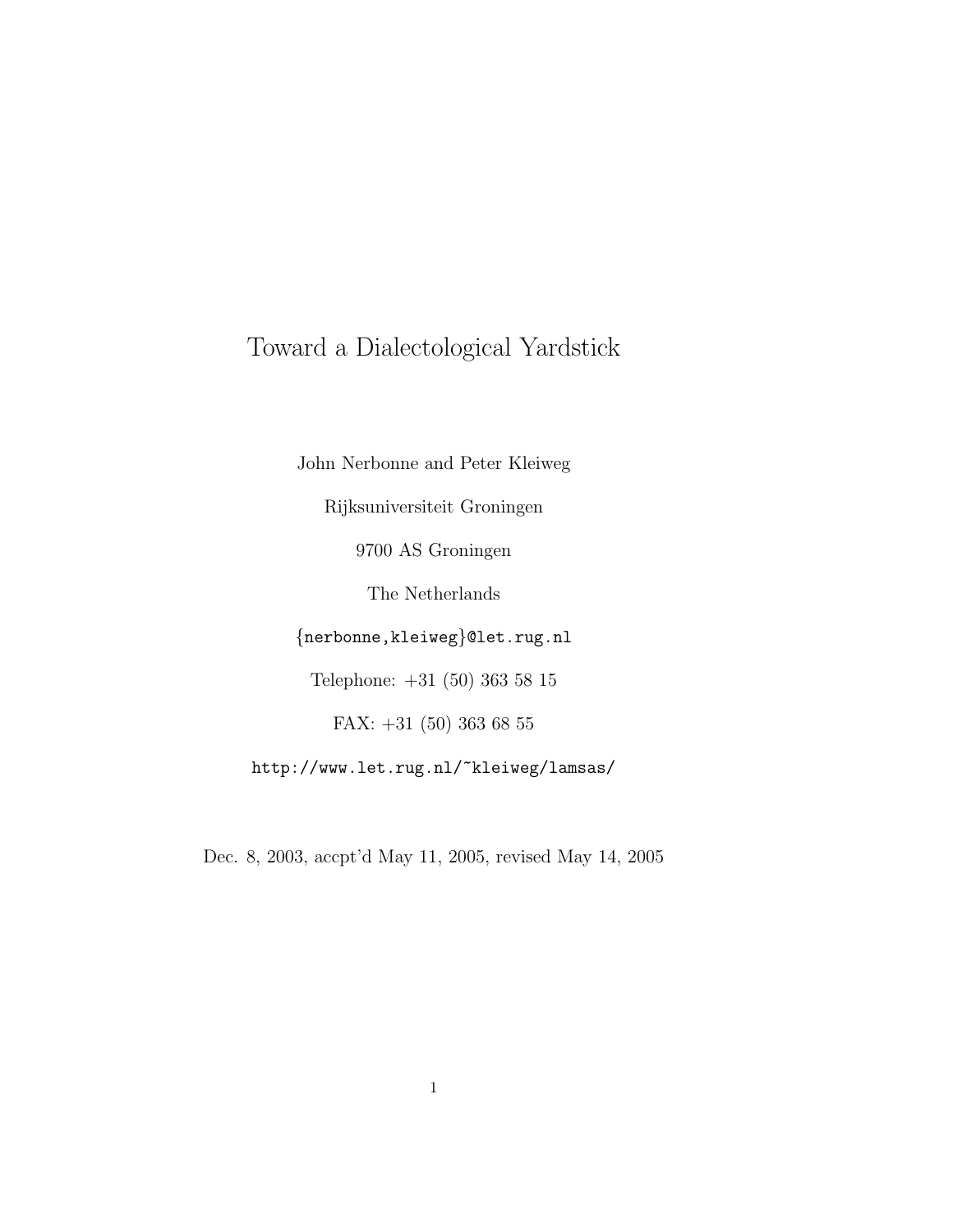#### Abstract

Dialectometry measures the differences between dialects in ways which may involve many independently varying parameters which must be specified in combination in order to arrive at measures of difference. The existence of many parameters of measurement and possible interaction introduces the problem of how to choose parameter values and combinations of them intelligently. This paper proceeds from the assumption that dialectology proper must reveal geographic coherence in language variation in order to propose a yardstick with which to compare measurements made using various parameter settings, and it presents some results of its application.

### 1 Introduction

DIALECTOMETRY has developed out of the need to provide more objective criteria for distinguishing language varieties (Séguy 1971, Goebl 1984, Nerbonne, Heeringa & Kleiweg 1999), and in part in reaction to criticism that traditional dialect divisions had taken an arbitrary point of departure in choosing which linguistic features to base classifications on. The promise of dialectometry is that of providing classifications based on aggregates of many, potentially all linguistic features.

This paper notes in Section 2, however, that the range of dialectometrical techniques now available is large, and that they may lead to different results. We cannot simply take a technique from the shelf and expect its results to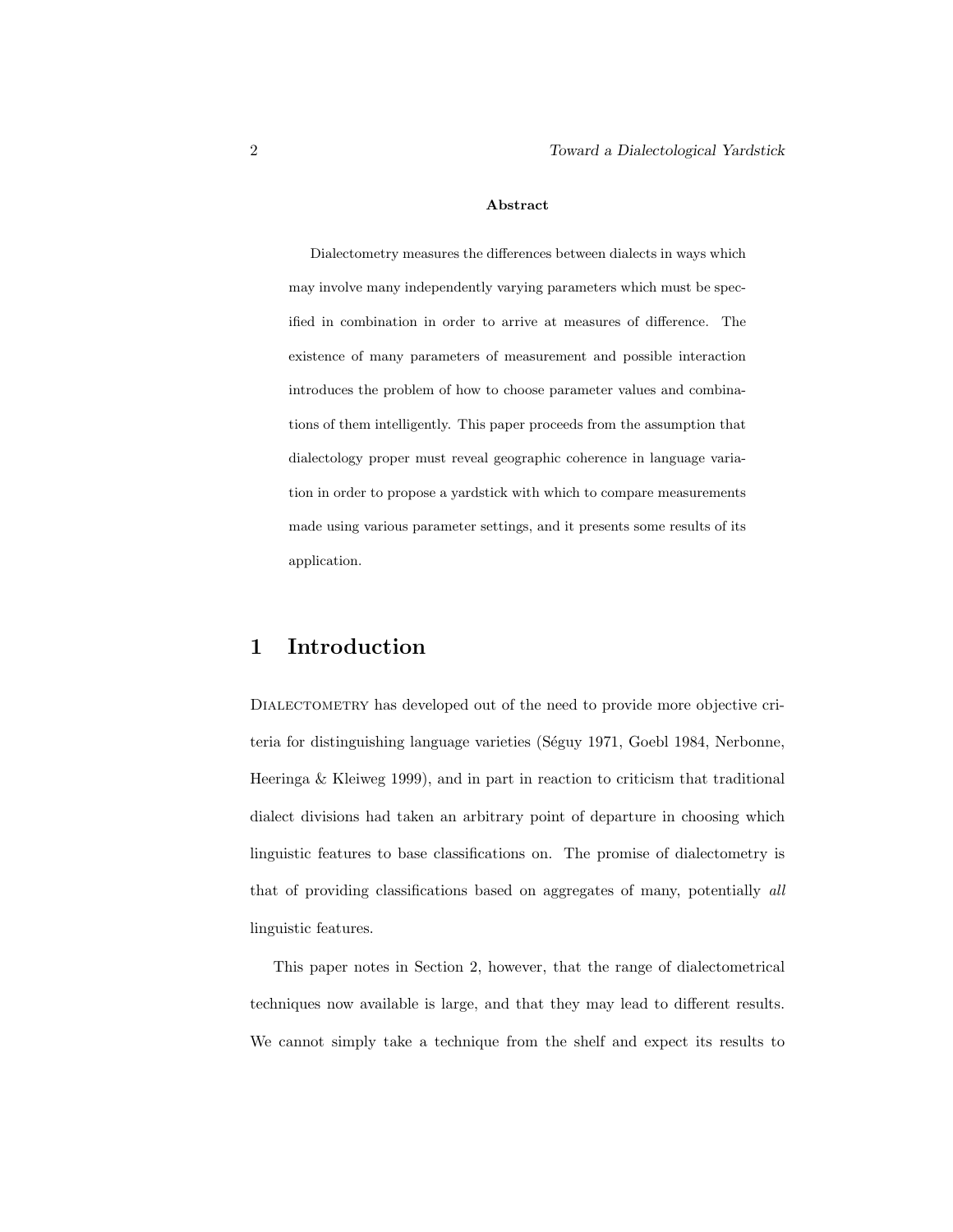mesh with those from other techniques. Section 3 reviews literature aimed at validating dialectometric methods, concluding that there is a need for techniques which function in the absence of corroborating evidence such as the subjective judgments of dialect speakers on how "foreign" or "native" they judge test material to be.

Section 4 argues that it is a fundamental postulate of dialectology that geographically close varieties ought to be linguistically similar, and proposes a measure of this similarity which can be used to compare different dialectometrical measurements of the some region and the same dialect material. Section 5 tests this measure on the issue of how infrequent features should be treated, noting that this issue separates dialectologists. Finally Section 6 discusses limitations of the current proposal and highlights where improvements might be made.

# 2 Embarrassment of Dialectometrical Riches

Dialectometry provides techniques for assessing the linguistic distance between an arbitrary pair of sites from within a sample studied in a dialect atlas project. The range of techniques suitable for measuring linguistic distance and available to the modern dialectologist is very large. We can examine phonetic, phonological, morphological, lexical, syntactic, semantic and pragmatic levels of language. At any one of these levels, a choice of phenomena and sample material is available, and even then a myriad of further variations in techniques suggest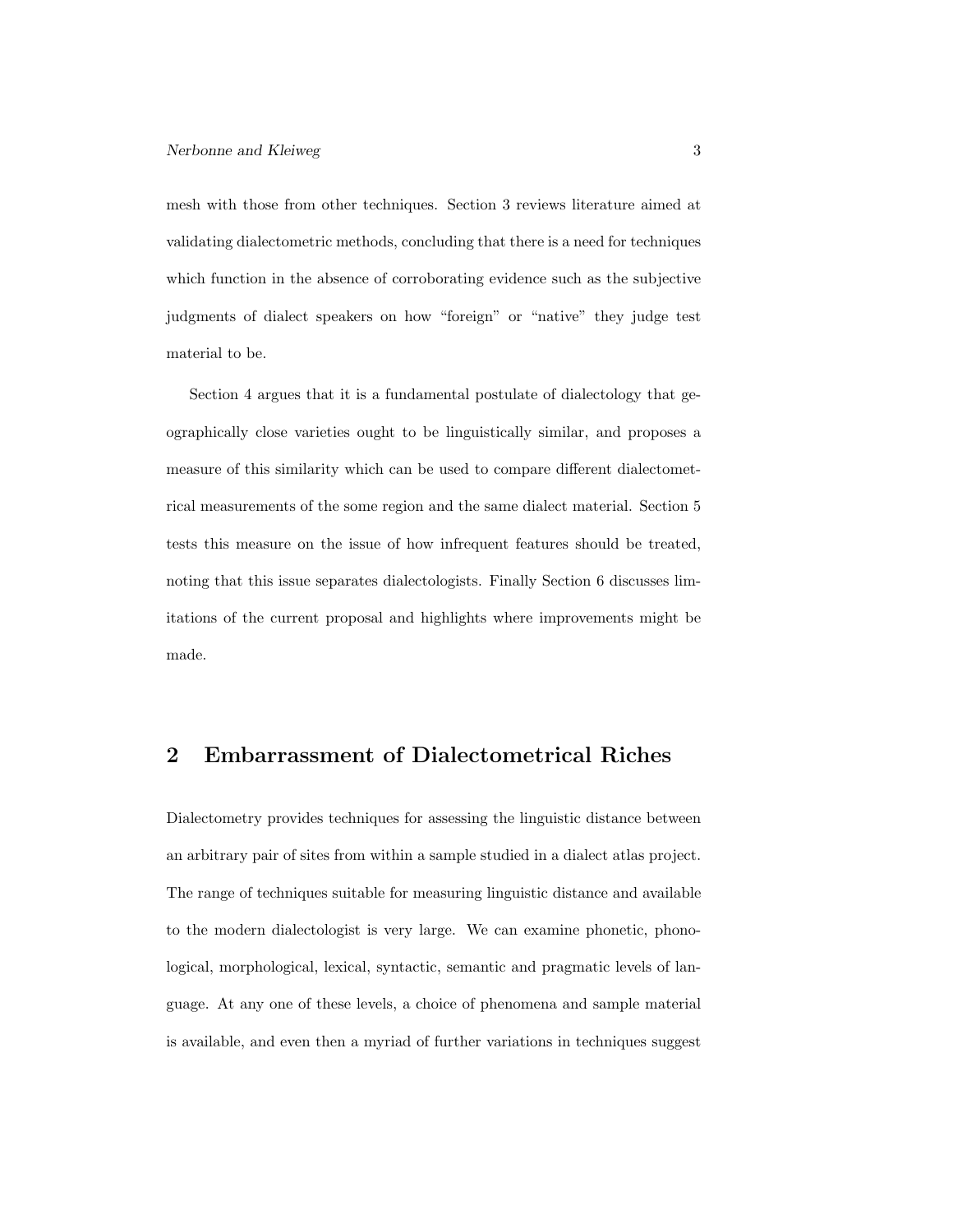themselves. We shall illustrate these with reference to pronunciation (phonetics and phonology) and lexis, probably the two most popular foci of dialectological work.

#### 2.1 Phonetic Distance

The most successful techniques for measuring the distance between two pronunciations are variants of LEVENSHTEIN DISTANCE (Kruskal 1999, Kessler 1995, Nerbonne, Heeringa & Kleiweg 1999, Heeringa 2004). Levenshtein distance, which is also known as EDIT DISTANCE, proceeds from a notion of distance between phonetic segments, and induces a notion of sequence distance from this. Suppose we begin we a simple feature system for vowels which assigns numerical values to features as they are realized in different segments. Then, as Table 1 illustrates, it is trivial to derive a notion of segment distance as the Manhattan or City-Block distance between the two feature assignments, where  $d(s^1, s^2) = \sum_{i=1}^{|s|} |s_i^1 - s_i^2|.$ 

This illustration suggests several points at which researchers may reasonably differ, and indeed have differed, e.g., in which feature system to use (Vieregge-Cucchiarini, Almeida-Braun, Ladefoged, Chomsky-Halle's (Sound Pattern of English. Heeringa (2004, pp. 27–119) is an extensive discussion of these and other systems. Given a feature system, one needs to decide how the features combine to produce a single segment distance, perhaps using Manhattan, or "city-block" distance (as above) or perhaps using a Euclidean definition. Should some features be weighted more heavily than others, perhaps using an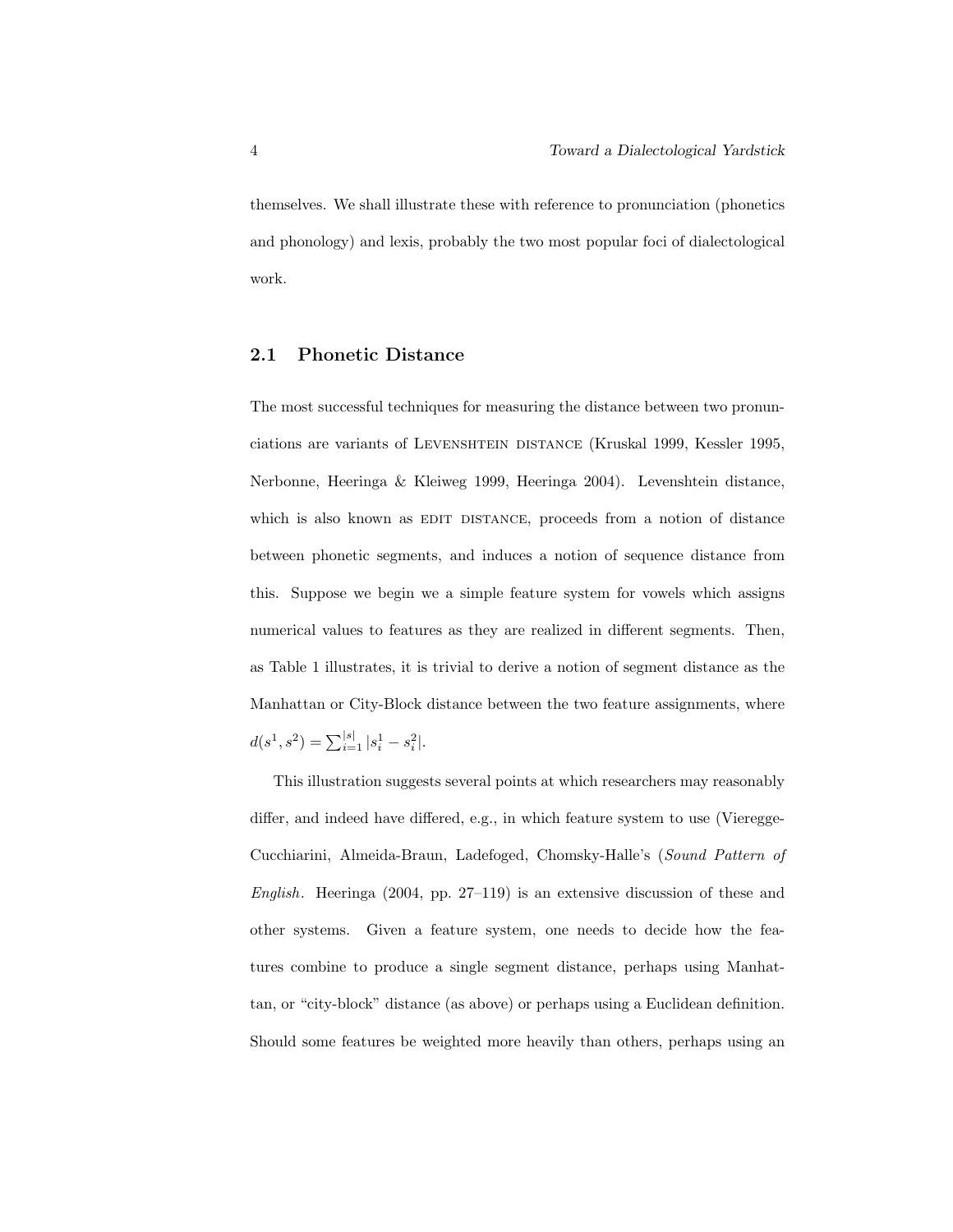|             |                         | е                       | u                 | li-el    | i-u      |
|-------------|-------------------------|-------------------------|-------------------|----------|----------|
| advancement | $2$ (front)             | $2$ (front)             | 6(back)           |          |          |
| high        | 4(high)                 | $3$ (mid high)          | 4(high)           |          | $\theta$ |
| long        | $3(\text{short})$       | $3(\text{short})$       | $3(\text{short})$ |          | $\theta$ |
| rounded     | $0(\text{not rounded})$ | $0(\text{not rounded})$ | $1$ (rounded)     | $\theta$ |          |
| Total       |                         |                         |                   |          |          |

Table 1: An assignment of values to phonetic features to vowels which allows the measurement of distance between vowels. This system was developed by Vieregge, Rietveld & Jansen (1984) and refined by Cucchiarini (1993) and was used for the evaluation of transcription quality. According to this assignment, and a Manhattan notion of feature distance,  $d([i],[e]) < d([i],[u])$ . It is obvious that many alternatives are possible.

information-gain weighting (Mitchell 1997, p. 73)? Should features indicated by diacritics in phonetic transcription be weighed less heavily than those indicated by segmental signs? Should one impose a ceiling on the distance reflecting perhaps insensitivity to relatively large distances?

It would hardly be reasonable to assay the distance between linguistic varieties as a set of phonetic segment distances. It does seem reasonable, however, to estimate the distance between varieties as the sum (or average) of the phonetic distance between words. For this we employ an additional notion of sequence distance; in particular, Levenshtein distance has proven useful in this regard. It is illustrated in Table 2. The basic idea is that we examine various ways of transforming one sequence into another, keeping track of the costs as the distances between corresponding segments (and making appropriate specifications for insertions, deletions and swaps between elements, see Kruskal (1999) and Heeringa (2004)). We then define the sequence distance as the least ex-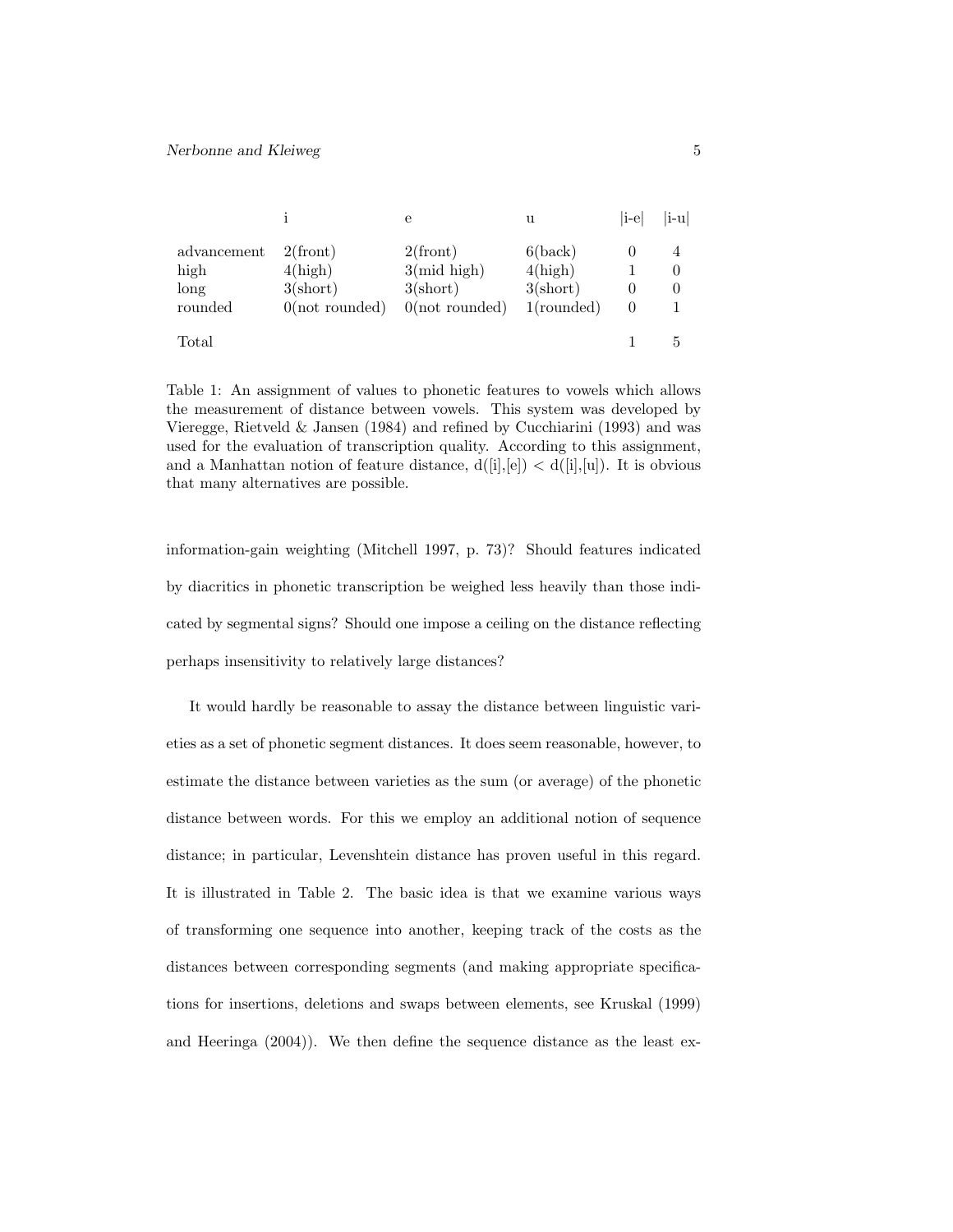| Standard American | soagIrl<br>s      | delete r<br>replace $I/3$ | 0.5<br>0.1 |
|-------------------|-------------------|---------------------------|------------|
| <b>Bostonian</b>  | soagsl<br>sorəgal | insert r                  | 0.8        |
|                   |                   | Sum distance              | 14         |

Table 2: Levenshtein distance provides a way to lift a definition of segment distance to a notion of sequence distance (Kruskal, <sup>1</sup>1983, 1999), but it introduces a further set of choice points for phonetic distance measures, notably the relative costs of replacements vs. insertions and deletions.

pensive means of transforming one sequence into another. In this way we see that Levenshtein distance lifts a notion of segment distance to one of sequence distance.

The added step of measuring the distance between sequences is sensible, but it likewise adds severals degrees of freedom to the measurement procedure. The standard Levenshtein procedures fixes the cost of insertions and deletions to be one-half that of replacements, but Heeringa (2004) argues that the appropriate notion for measuring dialect pronunciation difference is obtained by setting the cost of an insertion or deletion to be the phonetic distance between silence and the segment which is inserted (or deleted). Kondrak (2003) argues that vowels should count less heavily than consonants in sequence comparison (albeit for the purpose of aligning cognates).

Other questions arise quickly: should diphthongs be represented as single segments, figuring at the segment level, or as a pair of segments whose difference is calculated at the sequence level? How should one incorporate the effect of frequency—should one make it the primary focus of a difference measurement, as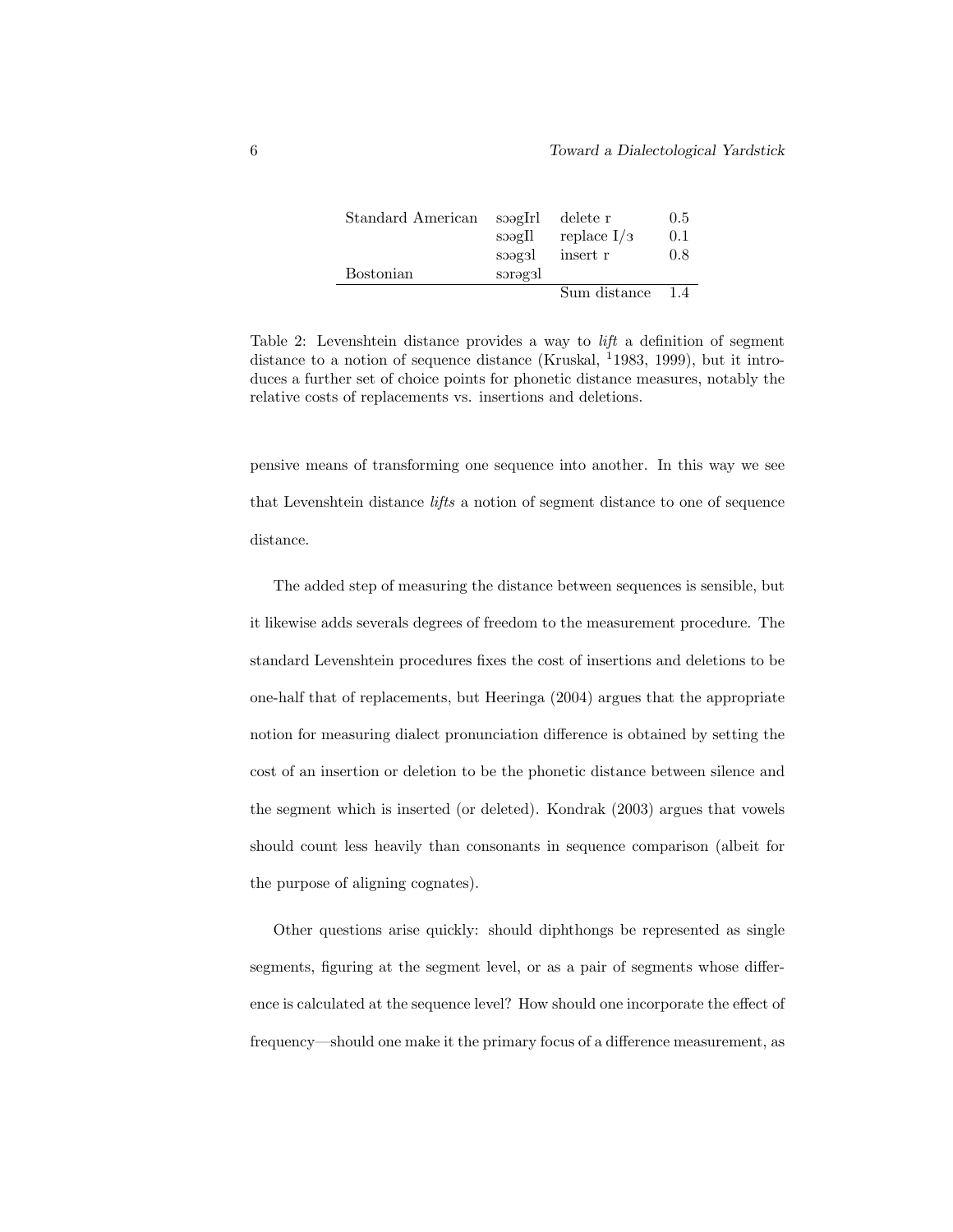Hoppenbrouwers & Hoppenbrouwers (2001) do in their feature-frequency technique, or should one rather ignore it?

We conclude this section on pronunciation distance by summarizing that the dialectometrist is confronted with an embarrassment of riches when he sets out to measure pronunciation differences. There are myriad plausible techniques, and we need some way of choosing between them.

#### 2.2 Lexical Differences

Lexical differences among dialects are often examined by collecting survey material in which respondents are asked to name an object or activity (including situations in which respondents choose from a list of possible answers). For example, respondents in the survey conducted by the American Linguistic Atlas of the Middle and South Atlantic States (LAMSAS) were asked for the words they used for everyday things and events, e.g., in answer to questions such as "If the sun comes out after a rain, you say the weather is doing what?" (a question which elicited clearing up, fairing off and forty other dialectal variants) (Kretzschmar 1994). This is undoubtedly a simpler situation, but nonetheless several parameters can still affect measurements.

First, there is a question of how to deal with morphological variants. We might wish to abstract away from the concrete form of a response to a questionnaire so that we compare lemmata or stems (see Section 5 for an example of how this arises). In the absence of lemmatizing software, we might alternatively try using a notion such as edit distance to obtain sensitivity to similar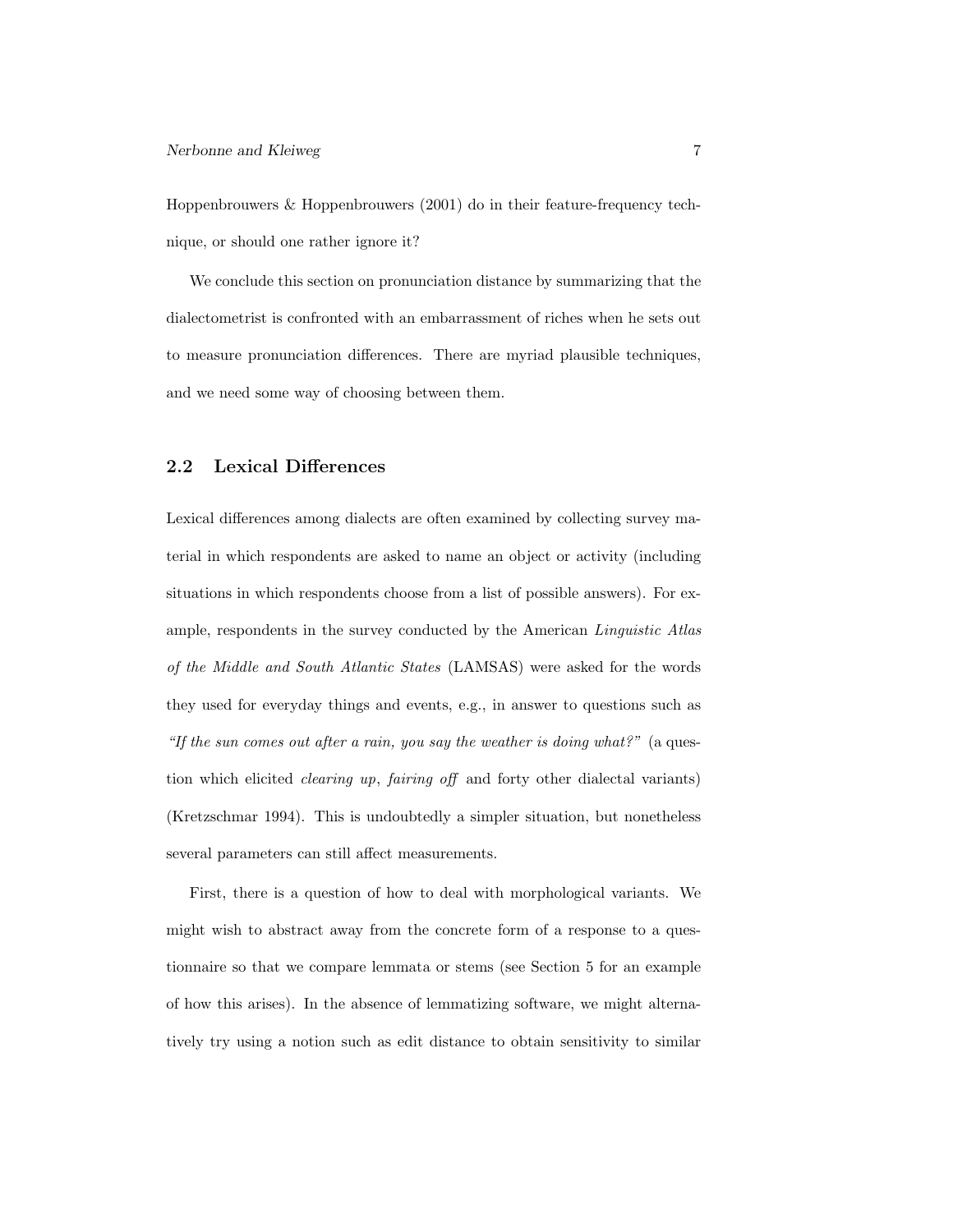forms (Nerbonne & Kleiweg 2003). Second, there is a question of how to deal with infrequent words. Carver  $(11987, 1989, p.17)$  suggests that infrequent data be ignored, while Goebl (1984) suggests weighting matches of infrequent words more heavily. These first two factors are presented in more detail in Section 5.3 and Section 5.4, below. Third, there is a question as to how one should handle multiple responses: should every match count and should mismatches in addition be "punished"? Finally, we note here, just as in the case of measuring pronunciation differences, we must inspect combinations: There is no a priori reason why the treatment of infrequent elements should be independent of the treatment of morphological variation or that of multiple responses.

In other areas such as syntax, morphology or pragmatics there is every reason to suspect that the situation will be equally rebarbative. Our measurements may involve many independently varying parameters which must be specified in combination in order to arrive at indications of differences. In this computational age, it is possible not only to imagine various combinations of parameter values, but also to examine the results of calculations using them. This benefit leads, however, to the problem of how to choose parameter values and combinations of them intelligently. We need a "yardstick" with which to compare the various parameter settings, and to decide which are preferable.

# 3 Previous Work

Heeringa, Nerbonne & Kleiweg (2002) examined several techniques for validat-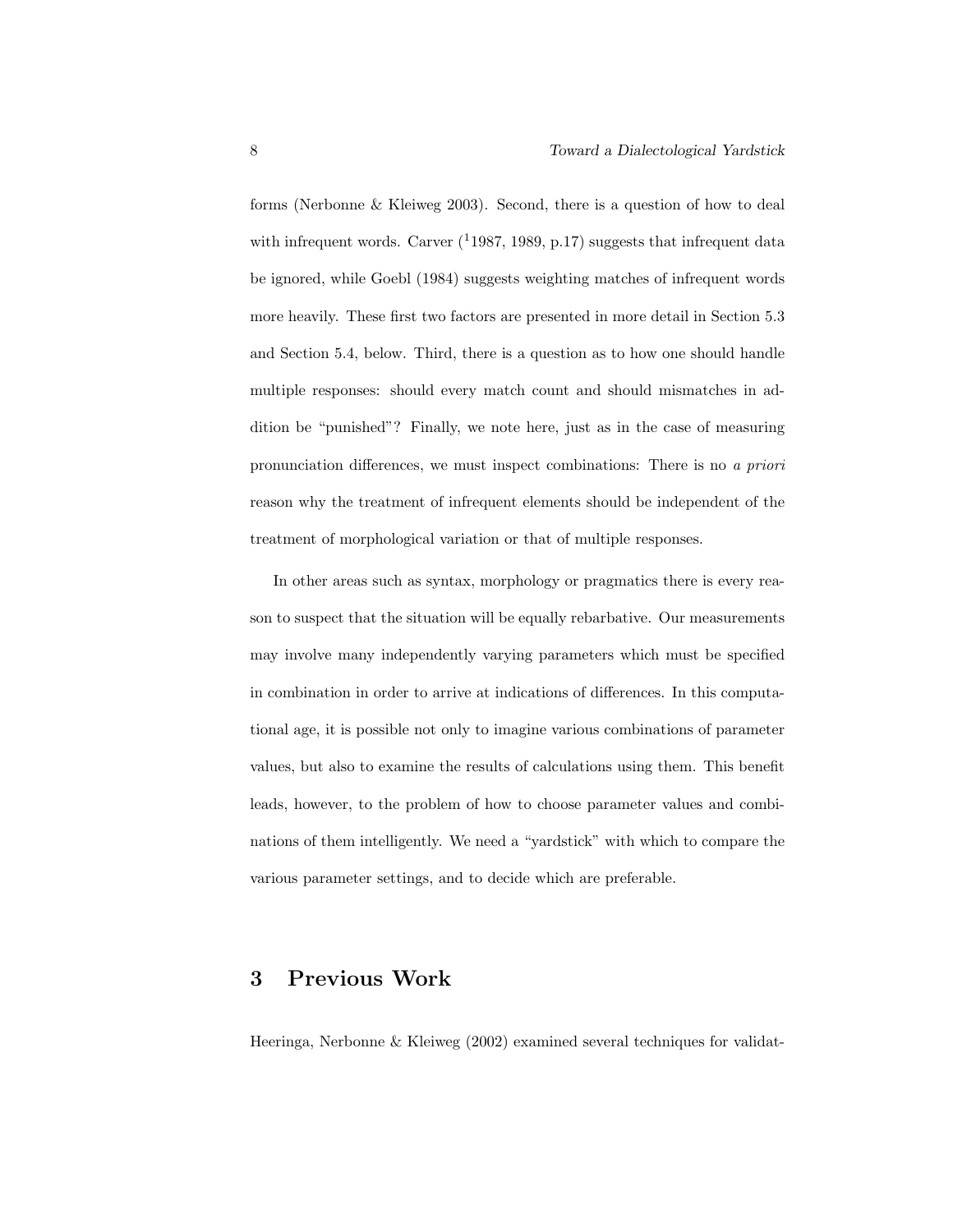ing dialectometric measures with respect to expert consensus. Heeringa et al. examined a range of measurements, and after discussing and dismissing purely metric techniques such as Fischer's linear discriminant (Schalkoff 1992, p. 90), which proved to be overly sensitive to borderline areas, then turned to ways of using distance measures to classifying dialects. In particular they proceeded from the measurement proper to obtain a matrix of linguistic dissimilarities among varieties, which were then classified by clustering the linguistic dissimilarities in the matrix. The authors then proposed a procedure in which one validates a measurement (and a classification) against the consensus classifications of expert dialectologists, ignoring points of dispute.

Classifications obtained by clustering the results of various linguistic measures were then assessed for the degree to which they reflected agreement with expert opinion using an index of classification agreement (Fowlkes & Mallows 1983). Heeringa, Nerbonne & Kleiweg (2002) acknowledged that this technique suffers in its reliance on the exploratory technique of clustering, and Heeringa (2004) added to this the note that the data points ignored (in the step of restricting one's attention to elements for which there is consensus) often are classified in ways which indicate problems. In such cases there may be a dispute about whether a borderline data point belongs to A or B, but classifying it as  $C$ is a clear error. We note further here that the technique is simply inapplicable to cases for which there is no body of expert analysis, i.e., the situation in most dialect areas of the world.

Heeringa (2004) proposed that one examine the correlations of dialectomet-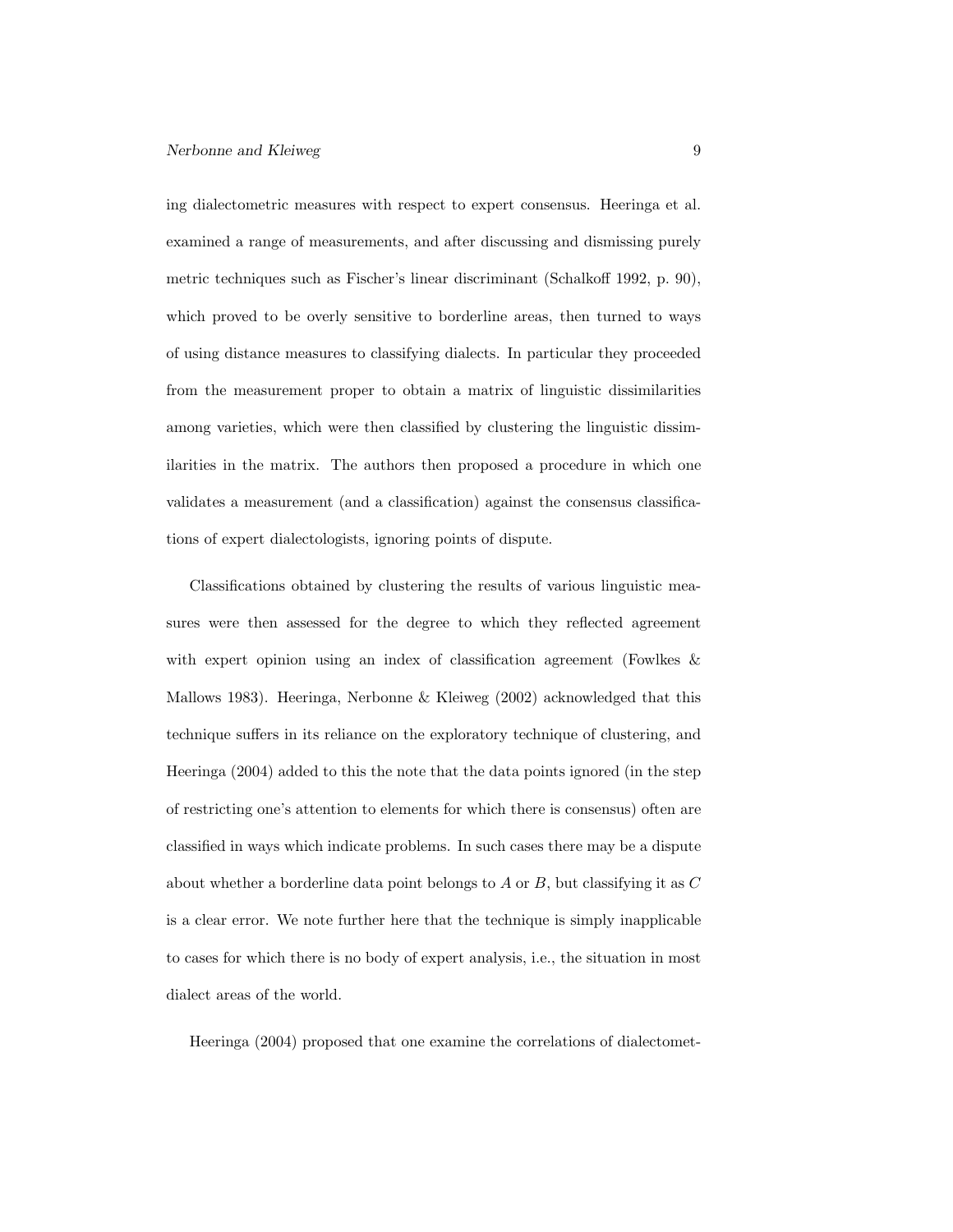ric measurements with the results of psychoacoustic judgments of similarity. He obtained data from Norwegian dialect speakers who were asked to rate a range of dialect recordings for their similarity to their own native dialects. As Heeringa noted, this basis has the advantage that the notion of "similarity" is then anchored in the perceptions of dialect users—rather than in the analyses of experts, who, as we've seen, are capable of construing "similar" in a rather too many ways. We do not take issue with Heeringa on this, or on the utility of the overall technique, but we do note that one normally does not have such data available. It is worthwhile to develop a technique which does not rely on an extensive and expensive set of experiments being conducted. We turn our attention below to an alternative, less demanding possibility, which is therefore more generally applicable.

# 4 Geographic Coherence

Let us begin by noting that dialectology proper, i.e. the study of varieties from the perspective of their geographic distribution, assumes that geography determines dialectal variation to some extent. This is important enough for us to suggest a name for the principle.

Fundamental Dialectological Postulate: Geographically proxi-

mate varieties tend to be more similar than distant ones.

It is clear that this is no absolute law, but only a statistical tendency, since otherwise neither sharp boundaries nor distributed varieties could exist—both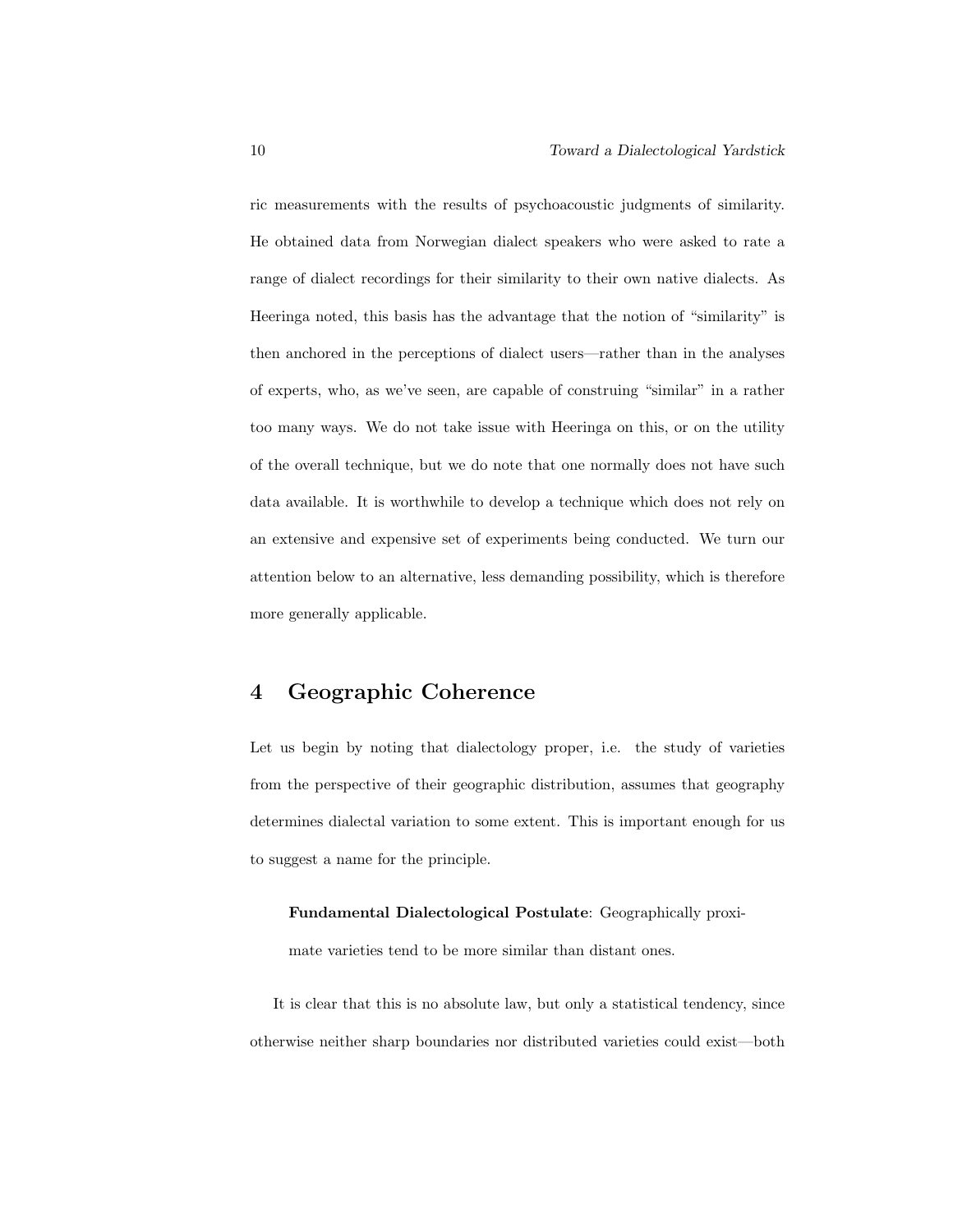of which, however, are very real. Modern politics, standard languages and general schooling have contributed to making the contemporary Dutch-German border sharp, even though it was earlier just one point in a gradual continuum. As an example of a geographically distributed variety, consider town Frisian, which is spoken in the Frisian towns, surrounded by a distinct, rural Frisian variety. There is consensus that the town variety is is geographically distributed (Weijnen 1941, Daan & Blok 1969).

The basic idea of the fundamental dialectological postulate has also been proposed in historical linguistics (Dyen 1956). Campbell (1995) formulates a related generalization for historical reconstruction, saying that "[. . .] neighboring languages often turn out to be related."

We propose to use the fundamental postulate of dialectology to select more probative measurements, namely those measurements which maximize the degree to which geographically close elements are likewise seen to be linguistically similar. It is slightly more convenient to focus on the converse, and so we provide a formulation of local incoherence and suggest that dialectometry profits from choosing measures which minimize local incoherence. The basic idea is that we begin with each measurement site  $s$ , and inspect the  $n$  linguistically most similar sites and their degrees of dissimilarity to s. We then measure how far away these linguistically most similar sites are, for example in kilometers. For the purpose of this paper we measured geographic distance "as the crow flies," but we discuss reasons why we might wish to deviate from this  $(\S$  6.1). We sum these geographic distances in  $D_s^L$ . Since good measurements reflect the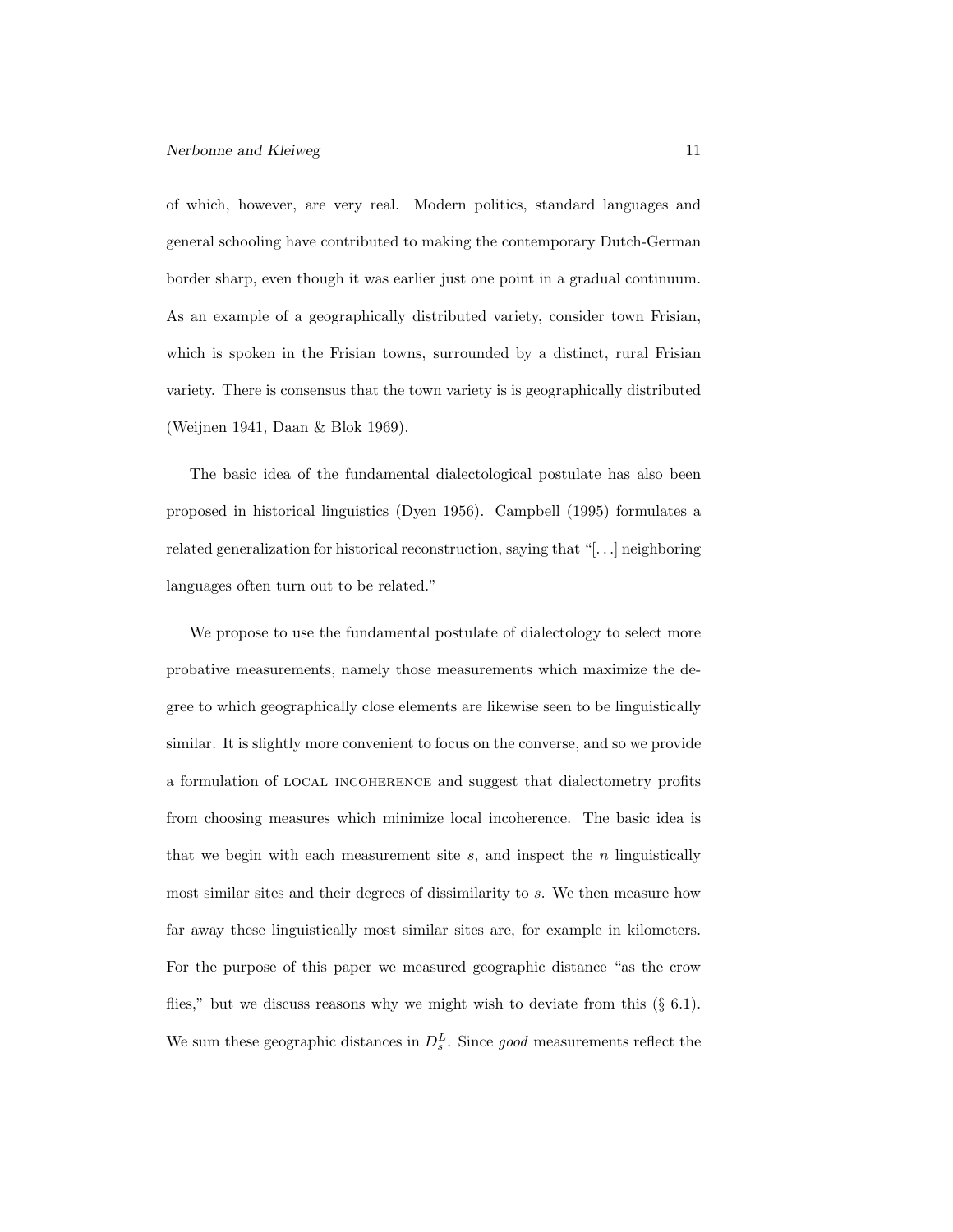relative similarity of geographically near sites,  $D_s^L$  should be small on average when compared to the  $D_s^L$  resulting from *poor* measurements.

The details of the formulation reflect the results of dialectometry that dialect distances certainly increase with geographic distance, leveling off, however, so that geographically more remote variety-pairs tend to have more nearly the same linguistic distances to each other. Figure 1 presents a typical such result. Our formulation will reflect this leveling off of more distant effects by discounting their contribution to local incoherence. In fact we shall sort variety pairs in order of decreasing linguistic similarity and weight more similar ones exponentially more than less similar ones.

Given this disproportionate weighting of the most similar varieties, it also quickly becomes uninteresting to incorporate the effects of more than a small number of geographically closest varieties. Fig. 2 shows that the linguistically most similar varieties are normally among the closest varieties geographically, too. We used this observation as grounds for restricting our attention to the eight most similar linguistic varieties in calculating local incoherence.

We sum the geographic distances to these linguistically most similar elements and normalize this with respect to the measurement which would always find that the geographically closest elements were likewise linguistically most similar,  $D_s^G$ . The essential calculations are as follows:

$$
\mathbf{I}_l \quad = \quad \frac{1}{n} \sum_{i=1}^n \frac{D_i^L - D_i^G}{D_i^G}
$$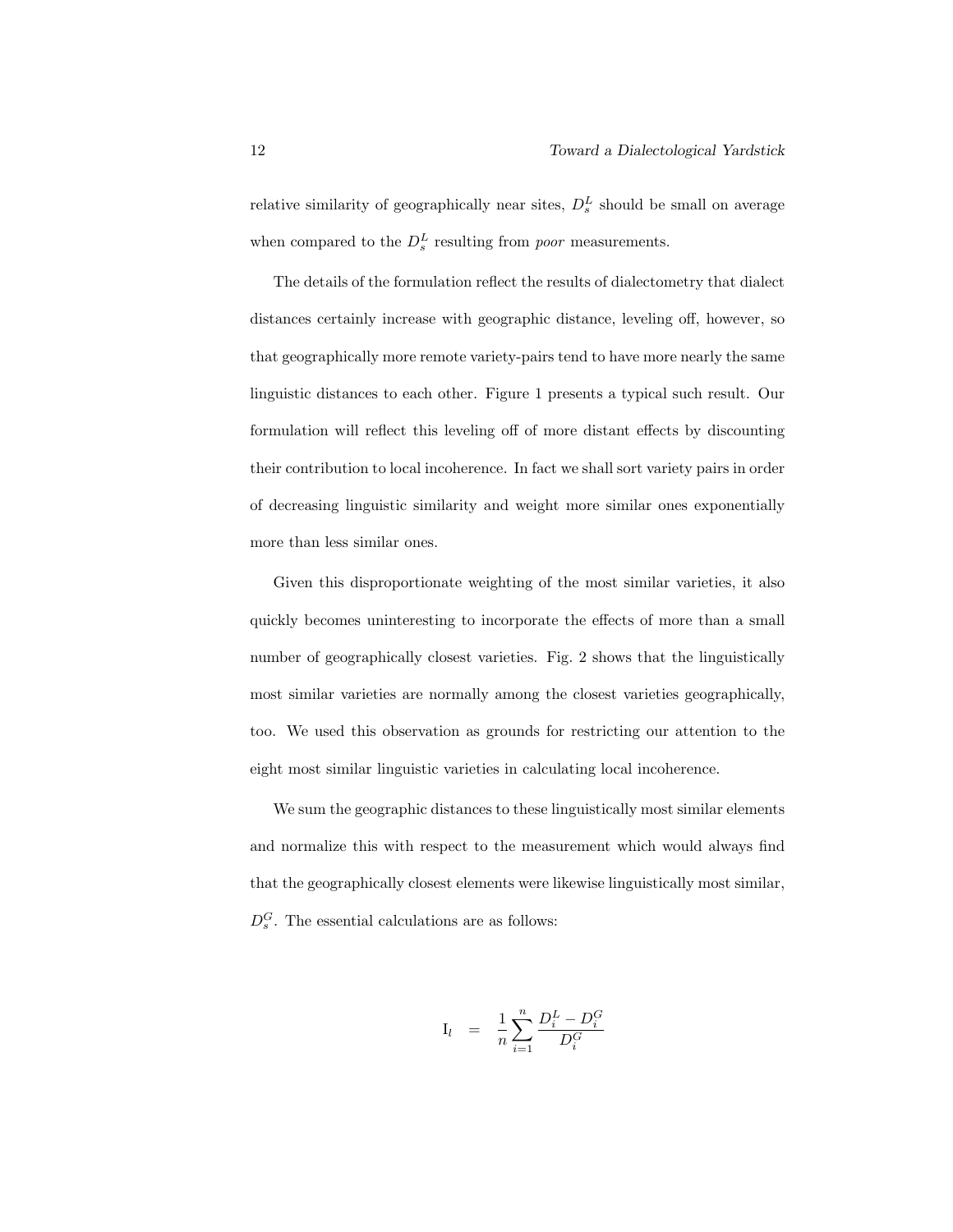

Figure 1: Dialect distance as a logarithmic function of geographic distance, from Heeringa & Nerbonne (2002). Note that the linguistic distance to more remote varieties appears to level off to a fairly flat level, suggesting that such distant points no longer reflect distance in linguistic dissimilarity as reliably. Séguy (1971) provided a similar analysis.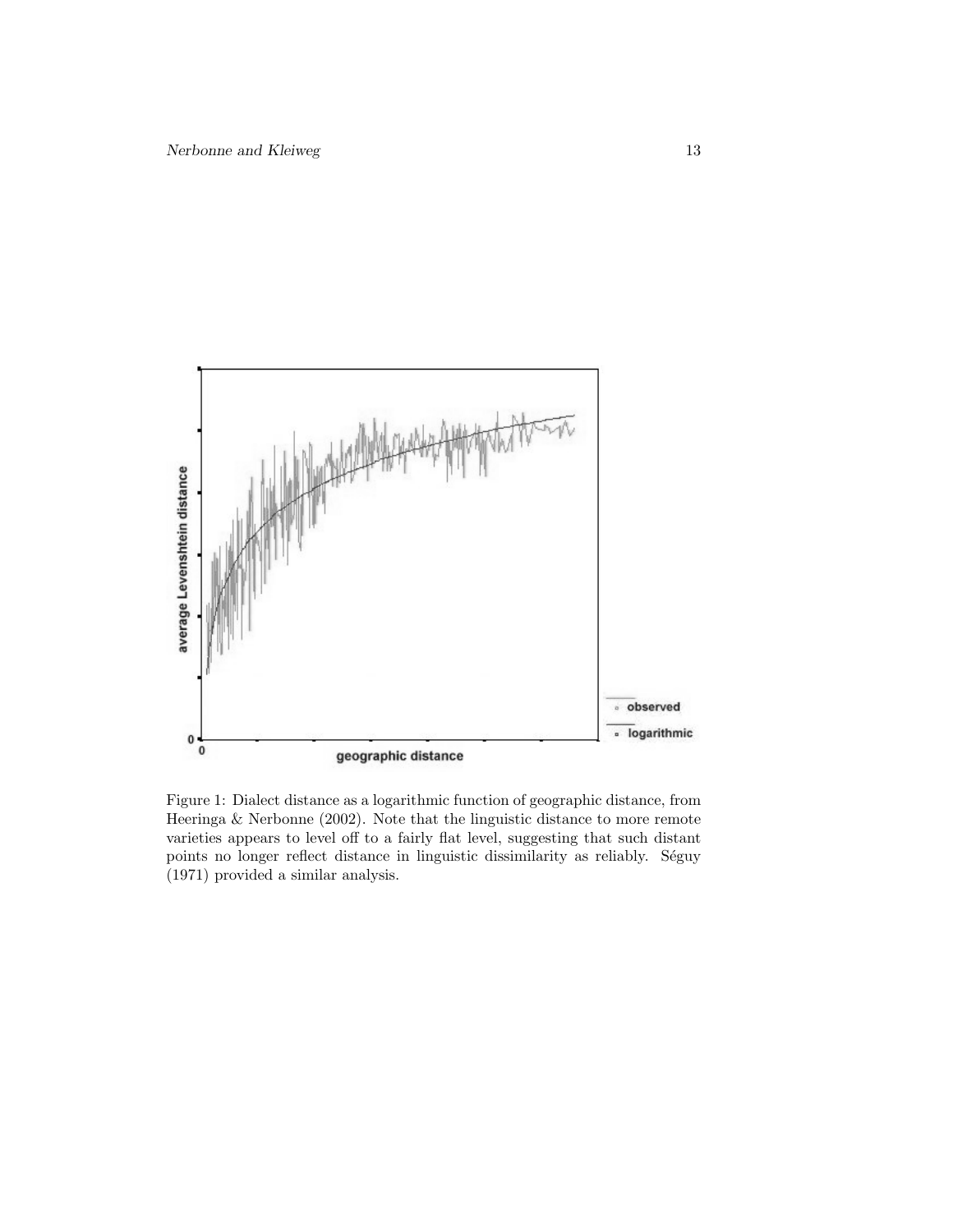

Rank of geographic distance

Figure 2: Histogram showing where the linguistically most similar site is found in the list of sites ordered by geographical proximity. For example, we see that the linguistically most similar site is most frequently the second closest geographically. It is clear that we indeed normally find the linguistically most similar sites quite nearby.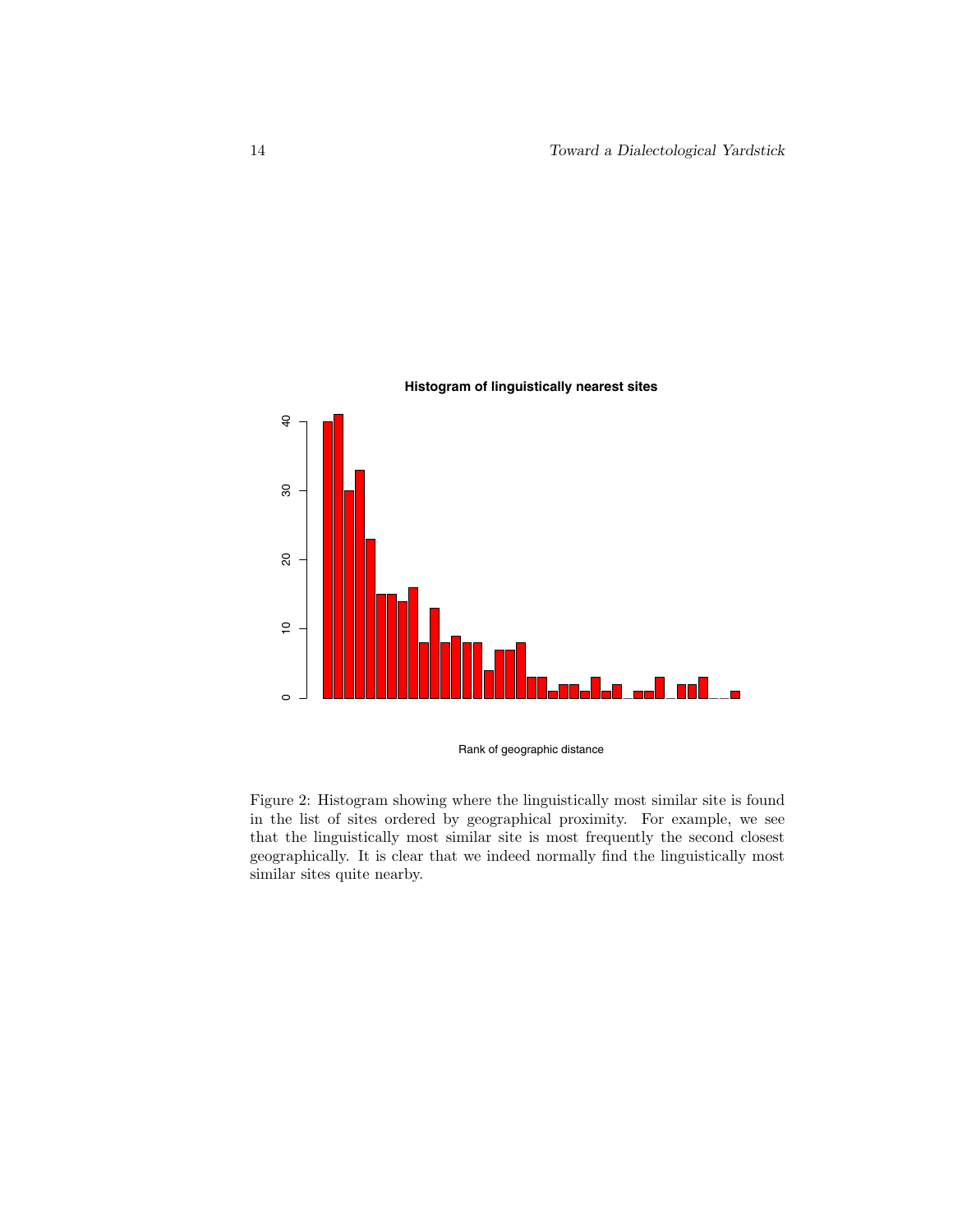$$
D_i^L = \sum_{j=1}^k d_{i,j}^L \cdot 2^{-0.5j}
$$
  

$$
D_i^G = \sum_{j=1}^k d_{i,j}^G \cdot 2^{-0.5j}
$$

 $d_{i,j}^L$ ,  $d_{i,j}^G$ : geographical distance between locations *i* en *j*  $d_{i,1\cdots n-1}^L$ : geographical distance sorted by increasing linguistic difference  $d_{i,1\cdots n-1}^G$ : geographical distance sorted by increasing geographical distance

Several remarks may be helpful in understanding the proposed measurement. First, all of the  $d_{i,j}$  concern geographic distances.  $d_{i,1\cdots n-1}^{L}$  (summed in  $D_i^L$ ) range over the geographic distances, arranged, however, in increasing order of *linguistic* distance, while  $d_{i,1\cdots n-1}^G$  (summed in  $D_i^G$ ) ranges over the geographic distances among the sites in the sample, arranged in increasing order of geographic distance. We examine the latter as an ideal case. If a given measurement technique always demonstrated that the neighbors of a given site used the most similar varieties, then  $D_i^L$  would be the same  $D_i^G$ , and  $I_l$  would be 0. Second, we have argued above that it is appropriate to count most similar varieties much more heavily in  $I_l$ , and this is reflected in the exponential decay in the weighting, i.e.,  $2^{-0.5j}$  where j ranges over the increasingly less similar sites. Given this weighting of most similar varieties, we are also justified in restricting the sum in  $D_i^L = \sum_{j=1}^k [\ldots]$  to  $k = 8$ , and all of the results below use this limitation, which likewise improves efficiency.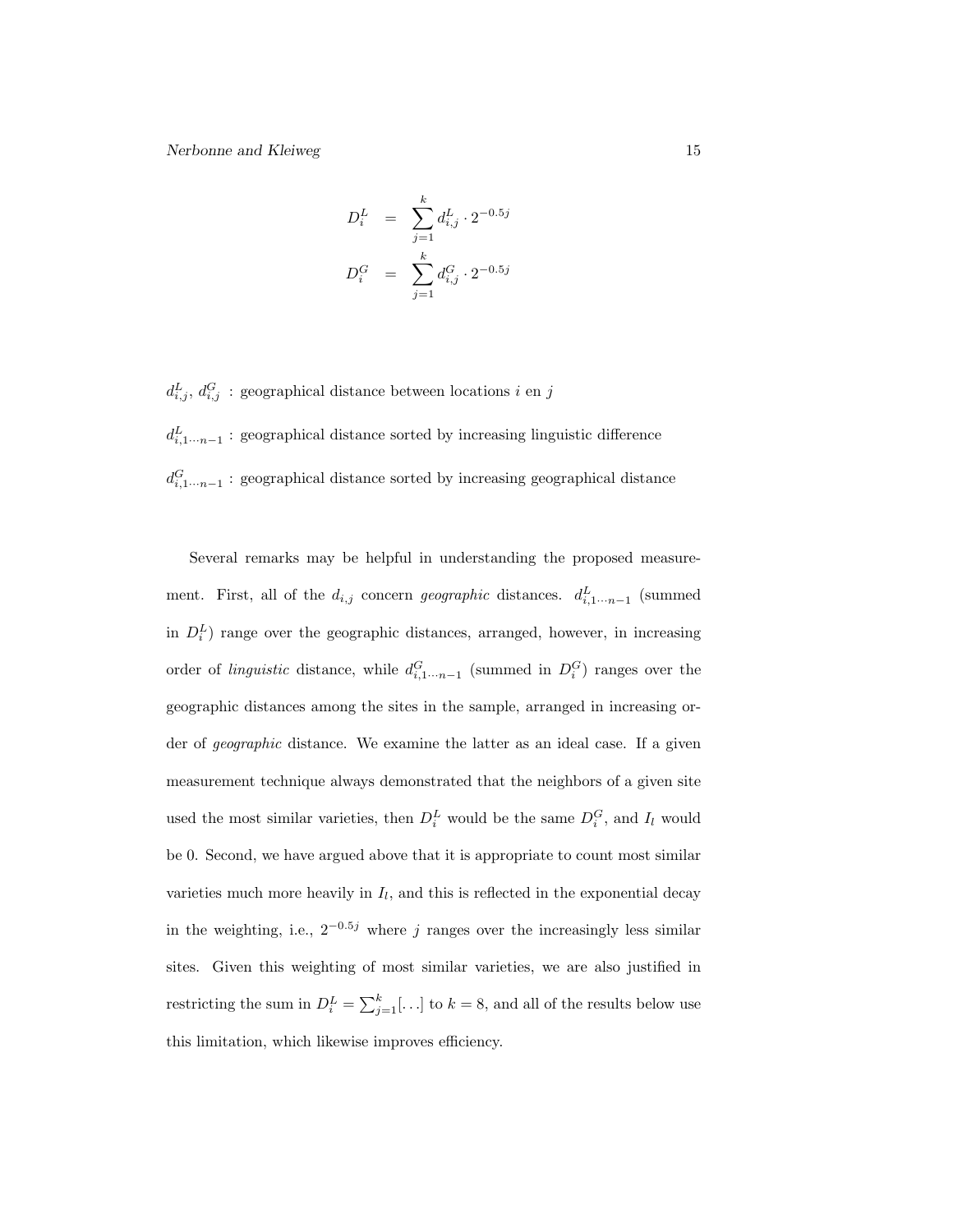Third, we use a very primitive notion of geographic distance here (Euclidean distance between longitude-latitude coordinates). See the final discussion for a criticism of this and a suggestion for alternatives. Fourth and finally, because we are using concrete geographic distances, this measurement cannot be applied transparently to different dialectometric situations, including different language areas or even different samplings of the same area. To overcome the difficulty that concrete geographic distances influence on  $I_l$ , we have also experimented with rank-based characterizations, which overcome this problem, but which are also naturally less sensitive.

## 5 Experiment

To appreciate the value of a dialectometric yardstick, we examine several options in dialectometric measures using  $I_l$  and note how the proposed yardstick functions. We shall restrict our attention to the simpler lexical case, examining the lexical data in LAMSAS.

### 5.1 LAMSAS

LAMSAS comprises dialect material collected on the Eastern seaboard of the United States from 1933 through 1974. The area examined extends from Northern Florida northward through New York state and includes all the intermediate states with an Atlantic coast, plus West Virginia. The LAMSAS material is admirably accessible for reanalysis (see http://hyde.park.uga.edu/lamsas/, Kretzschmar (1994)) and contains the responses of 1162 informants who were in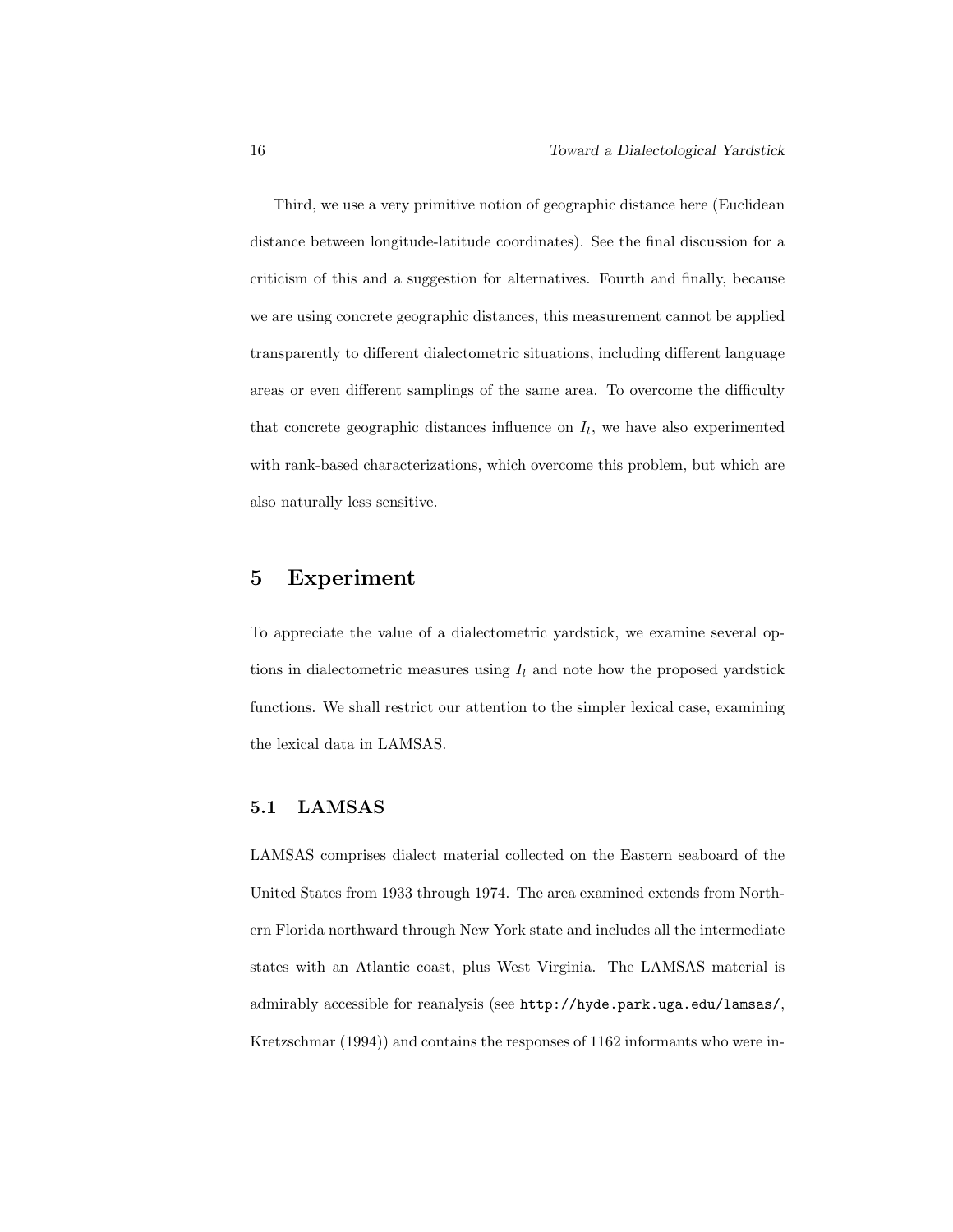terviewed in 483 communities. The responses to 151 different items are included in the web distribution, which formed the basis for the work here. Our focus here will be on word geography—ultimately obtained using a questionnaire in which respondents were asked for the words they used for everyday things and events, as illustrated in Section 2.2 above.

We focus on lexical variation here in order to keep the illustrations simple. Nerbonne & Kleiweg (2003) explains the care that was taken to ensure that the data used for analysis are indeed comparable. The analyses presented here involved only the data collected by Guy Lowman, who gathered 71% of the LAMSAS data. Furthermore, we used only words which appeared on all three of the worksheets Lowman used (Nerbonne & Kleiweg 2003).

#### 5.2 Lexical Distance

Séguy (1971) suggested measuring dialect differences in a way we can apply to lexical variation fairly simply: we record the responses to questions eliciting common vocabulary for a range of dialect sites. We then compare each pair of sites, recording how many answers are the same and how many are different. For this purpose we ignore questions for which there is no answer at one or both of the sites. The proportion of answers that is different is the LEXICAL DISTANCE. For example, given the data in the table below, we should conclude that there is a lexical distance of 0.25 between Brownsville and Whiteplain since 75% of their responses was the same for the fields for which responses are available, and 25% were different.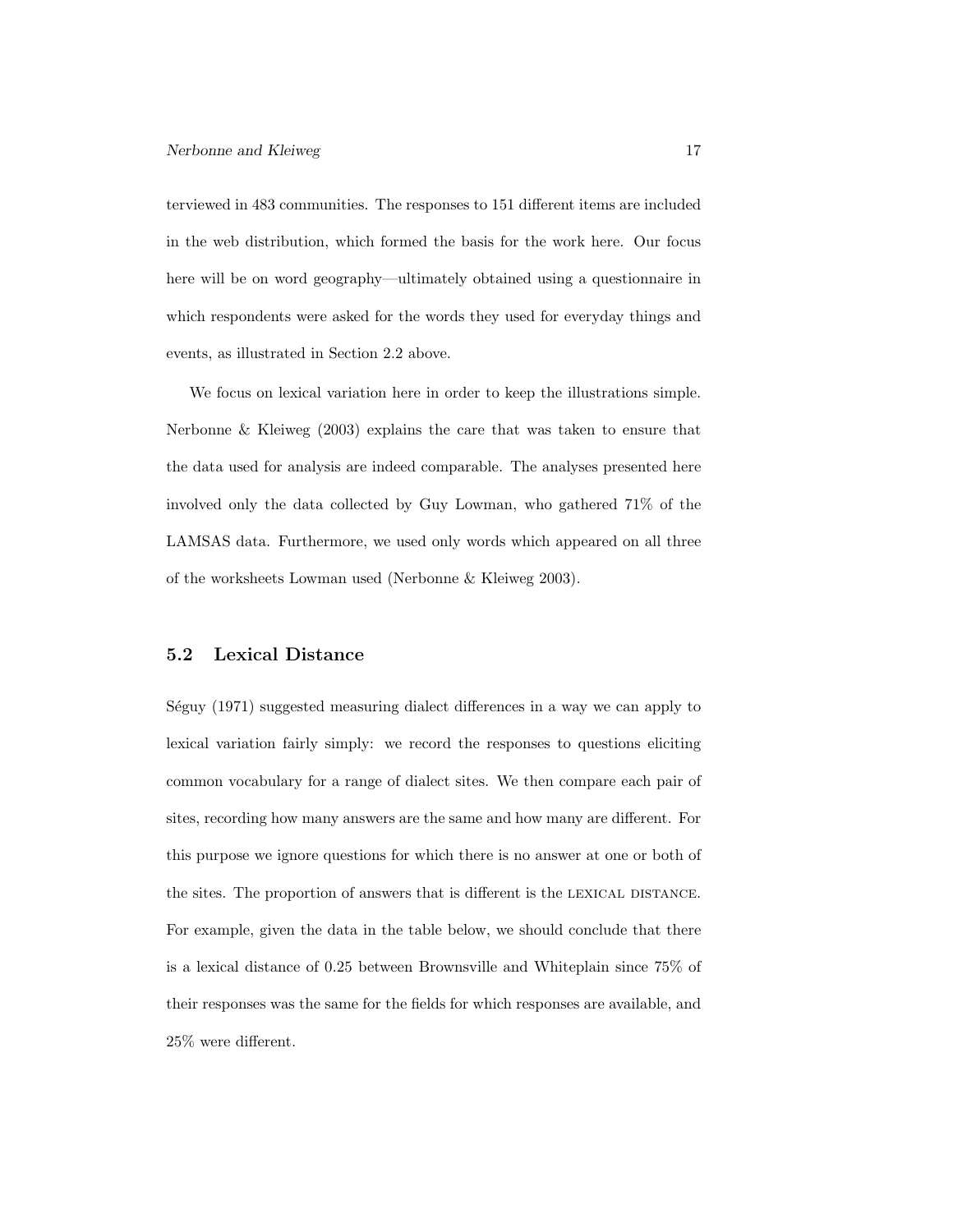| <b>Site</b>                               | Vocabulary Item |  |  |                      |                 |
|-------------------------------------------|-----------------|--|--|----------------------|-----------------|
|                                           |                 |  |  | dog hat horse toilet | smallest finger |
| Brownsville <i>dog</i> hat horse bathroom |                 |  |  |                      | pinkie          |
| White Plain dog cap horse bathroom        |                 |  |  |                      |                 |

Nerbonne & Kleiweg (2003) provides further motivation and discussion on the manner of treating missing data. We examine one sort of extension to Seguy's method below and one question on the treatment of scarce data.

#### 5.3 Related Lexical Items

Often the different responses elicited from informants are different forms of the same lexical item. The responses to the question "If the sun comes out after a rain, you say the weather is doing what?" resulted not only in the responses *clearing up, fairing off and breaking away, but also, e.g., fair off, fairs off,* and *faired off*, and it seems preferable to recognize these as much more closely related to *fairing off* than to *clearing up*. It would appear sensible to find a way of recognizing these inflectional variants as similar, and to measure differences while ignoring inflectional variation. This would reflect the usual view in linguistics that such forms "are just variants of one and the same word" (Spencer 1991, p.9), which, however, has also been challenged (Halle 1973, Jackendoff 1975).

One solution to this problem is to apply Levenshtein distance (see Table 2 above) to orthographic strings and to recognize deeper similarity this way. Simple string distance (Levenshtein) will count bore and born as just as distant as bore and bare. While one might argue (following de Saussure) that accidentally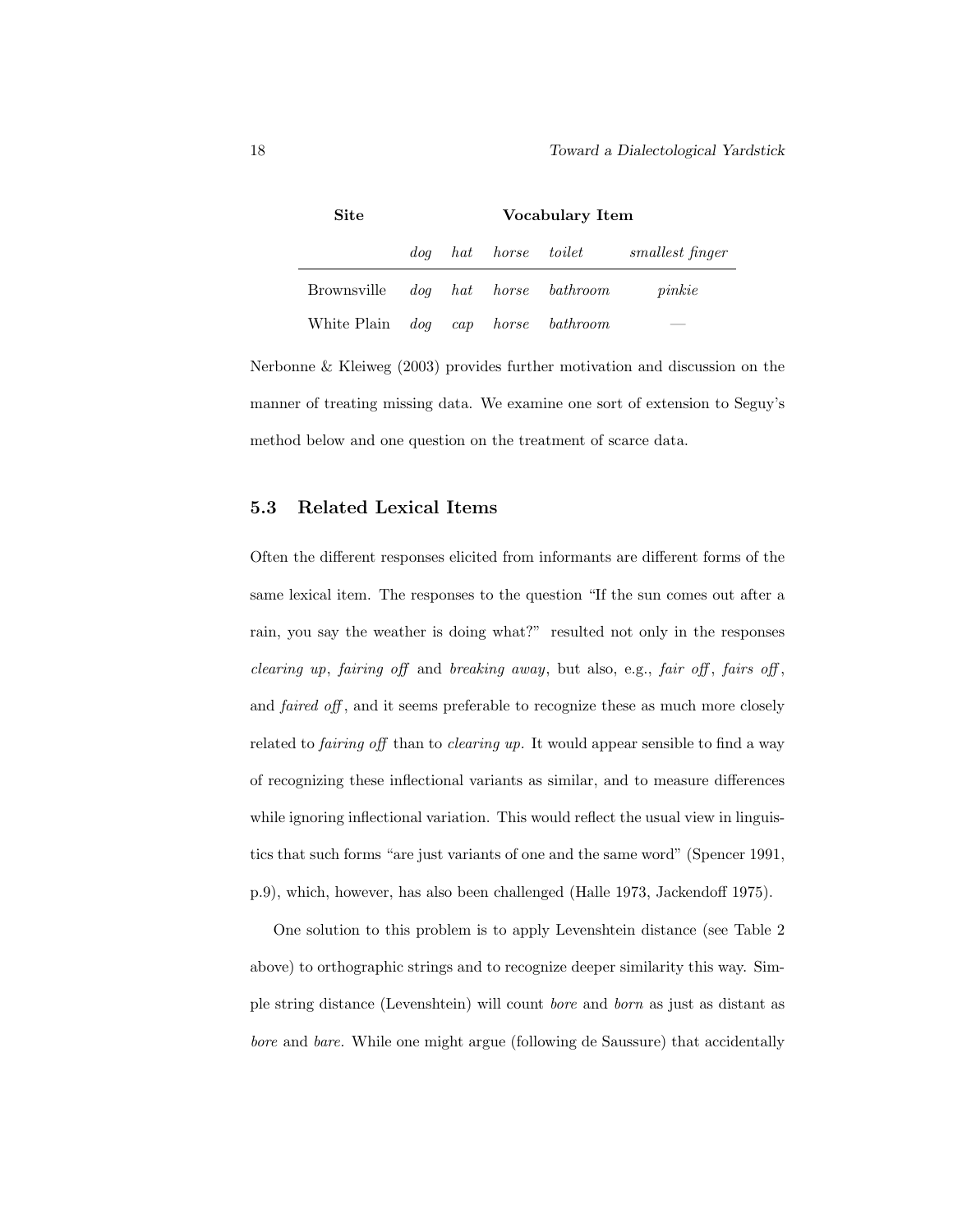| form            | stem         |
|-----------------|--------------|
| cease           | ceas         |
| ceased          | ceas         |
| ceases          | ceas         |
| ceasing         | ceas         |
| a hundred year  | a hundr year |
| a hundred years | a hundr year |
| blew            | blew         |
| blewed          | blew         |

Table 3: The results of applying Porter's stemmer to the LAMSAS responses. Note that the variously inflected forms of cease are all correctly reduced to a single form. It is dialectologically interesting to note that year is sometimes single and sometimes plural in construction with a numeral, and likewise that double past tense markings may be found on blow. But recalling that our focus here is on lexical differences, and that these are morphological differences, it is surely correct to abstract away from these interesting differences here.

close variants are rare since the form of words is ultimately arbitrary, still we would prefer to avoid the assumption if possible. And the orthographic similarity is only a rough estimate of what more correctly lemmatizing ought to do if we restrict our attention to lexical differences. That is, we ought to recover the lexeme (or lemma) from the inflected form and then count two forms as equivalent if, and only if, they are alternate forms of the same lexeme, such as clears and clearing. Since we did not have a lemmatizer at hand, we employed instead a public domain version of the Porter stemmer (Porter 1980), whose effects are illustrated in Table 3.

While we shall compare the use of stemming below to the use of a Levenshtein distance on strings, our first preference—if we are focused on lexical affinity should be for stemming.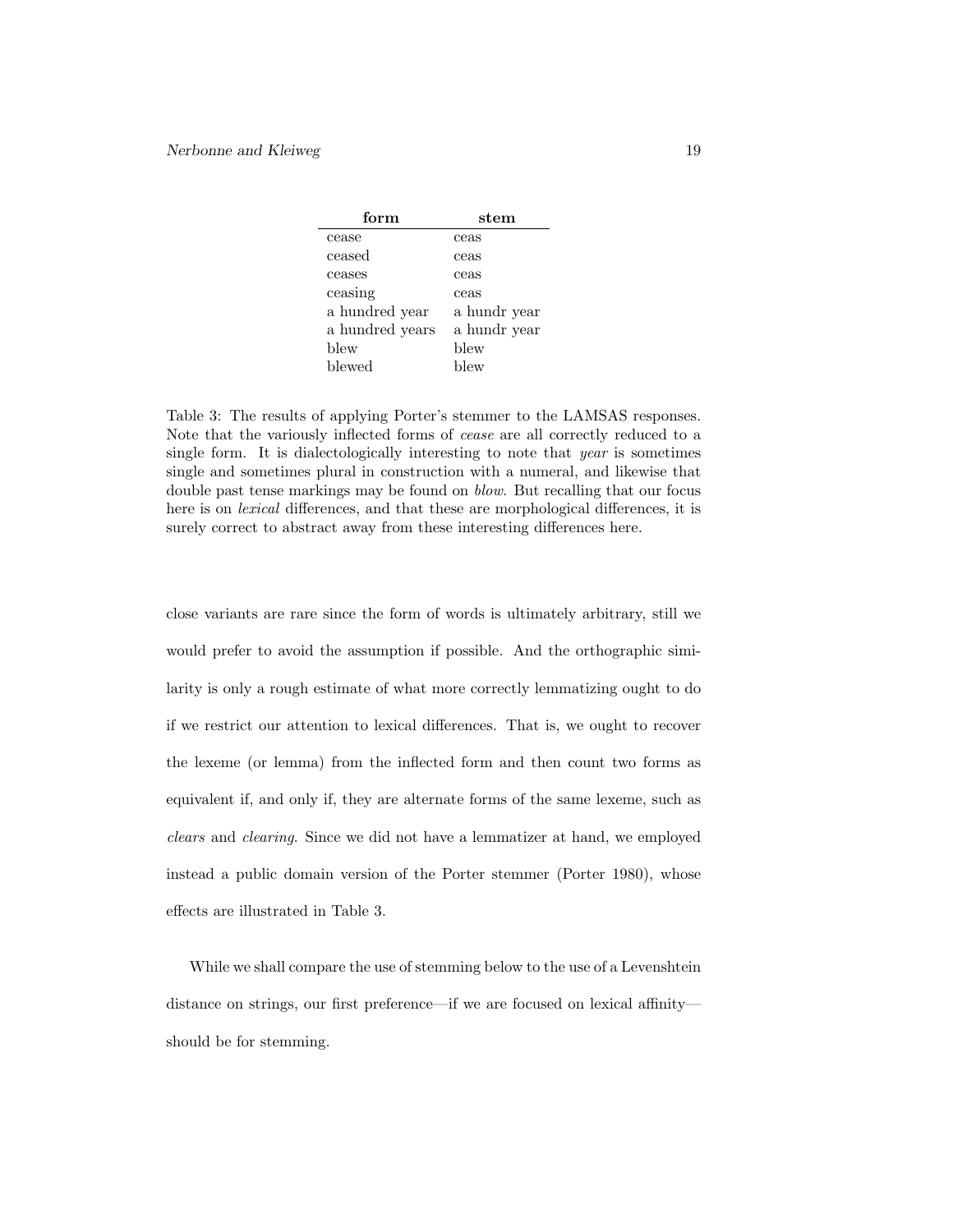#### 5.4 Sparse Data

In several areas of quantitative linguistics it is commonly remarked that very infrequent words are noise, unreliable evidence of linguistic structure (Manning & Schütze 1999, p. 199). Carver  $(^{1}1987, 1989, p. 17)$  takes this position in particular with respect to dialectology based on lexical differences. But in is often unclear how frequent an event must be in order to be used profitably. Exactly where should the cut off be? Words that occur twice, three times, ..., ten times? Words that occur with less than 1% of the frequency of the most frequent words?

Goebl (1984) opposes this general tendency, noting that as evidence of relationship, infrequent words should in fact count more heavily. Goebl introduced gewichteter Identitätswert, a weighted similarity, counting overlap in infrequent words more heavily.

For concept *i* with *n* responses  $w_1^i, w_2^i, \ldots, w_n^i$ , let  $f(w_j^i)$  be the frequency of  $w_i$  as response to query about i.

$$
S(w^i_j, w^i_{j'}) = 1 - \frac{f(w^i_j) - 1}{n \cdot c}
$$

where Goebl foresees experimentation with c, always  $= 1$  here. The quantity  $S(w_j^i, w_{j'}^i)$  is a weight to be applied to the value 0 in case two sites differ in response (so that different responses always contribute nothing to the similarity measure), and applied to 1 in case the resonses are the same, in which case the contribution is simply  $1 - (f(w_j^i) - 1)/n$ .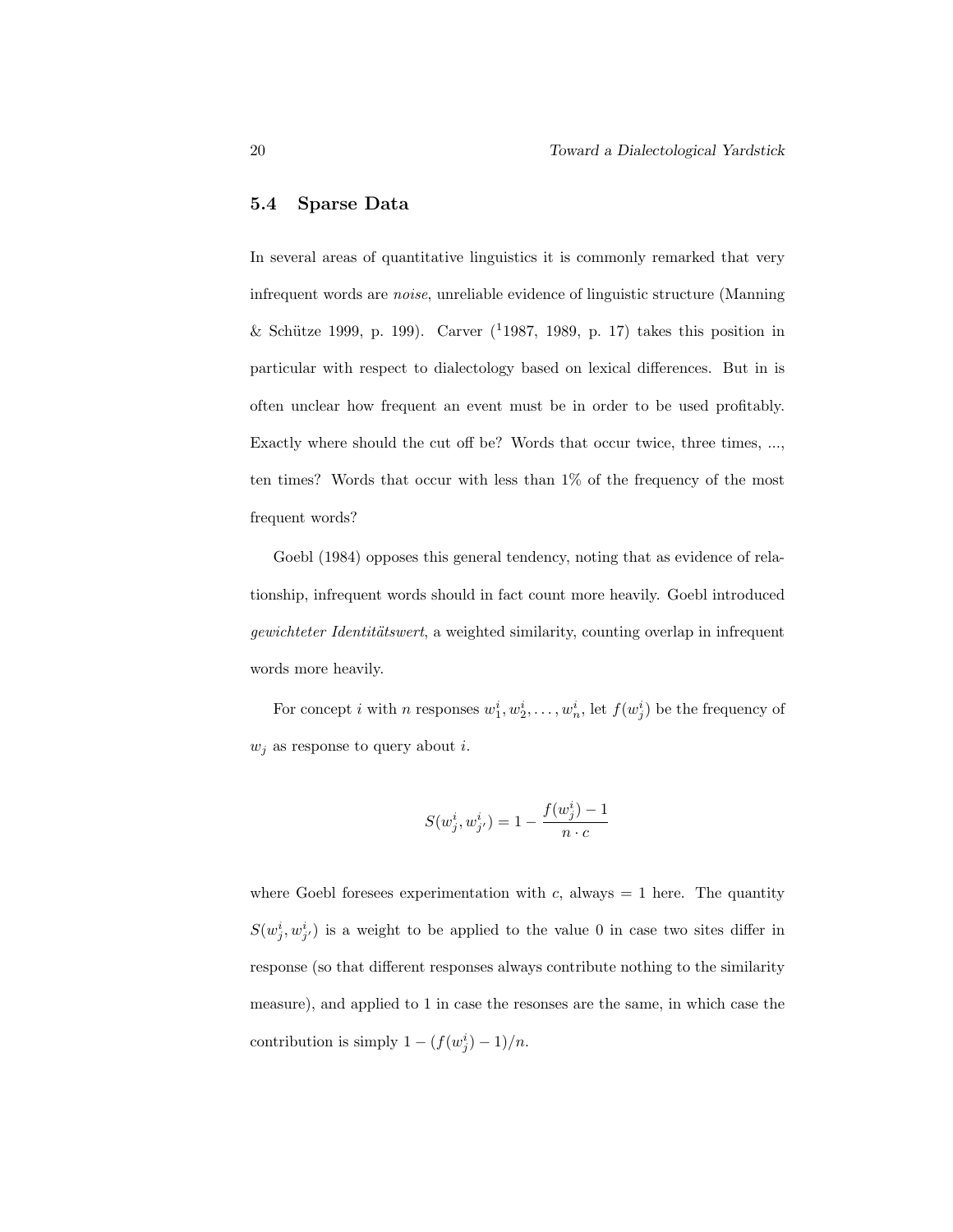To appreciate Goebl's similarity weighting, consider two cases: one where two sites share a form which occurs in 98 of 100 sites surveyed, in which their weighted similarity is  $1 - (98 - 1)/100 = 0.03$ ; and a second in which two sites share a form which occurs only there, and at none of the other 98 sites surveyed, so that their weighted similarity is  $1 - (2 - 1)/100 = 0.99$ . This emphasizes rather than ignores infrequent words. We try an inverse of Goebl's similarity,  $1 - S(w, w')$ , as the corresponding dissimilarity measure.

#### 5.5 Results

We examine various combinations of the options noted above for recognizing dialectal similarity even while the data may contain inflectional variation, and even in the face of the question of how to treat infrequent data. We contrast two solutions to handling inflection: using the Porter stemmer, and using the Levenshtein string similarity measure on orthographic strings. We also include measures ignoring the confounding of morphology (using string identity) for the sake of completeness. We then combine these measurements sometimes using Goebl's weighted similarity and sometimes eschewing it. Figure 3 summarizes the results.

As was expected, all of the measures suffer when a large number of infrequent words is omitted (all measures where  $x \geq 25$ ). It is also striking that Goebl's weighted similarity metric is consistently lower in local incoherence (x's and triangles), and that measures that do not incorporate Goebl's weighted similarity indeed tend to benefit from the omission of infrequent words (the falling lines for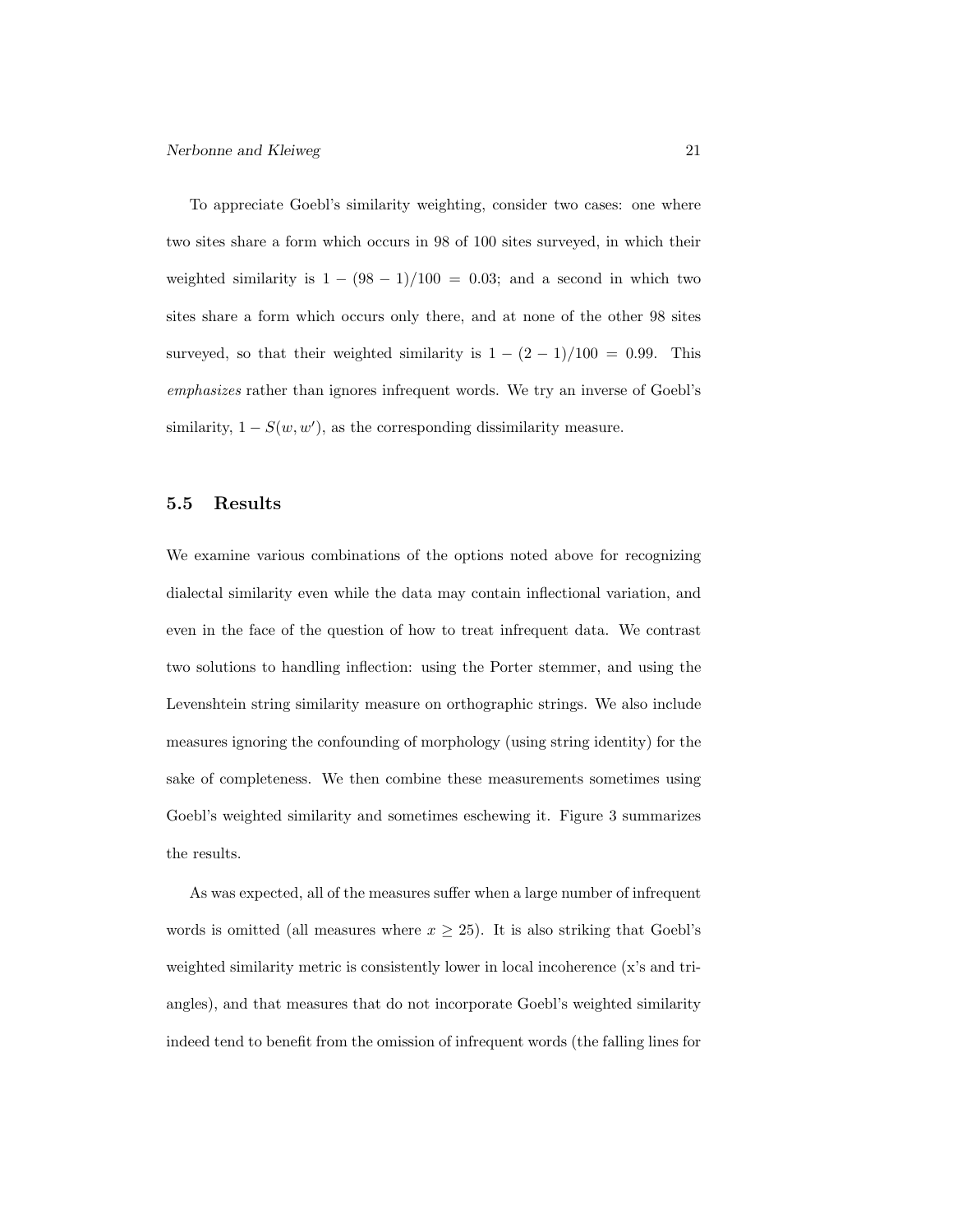#### **Local Incoherence of Lexical Measures**



Figure 3: The  $x$  axis tracks the minimum count needed by a response in order to play a role in calculations (so indirectly how many of the least frequent words were omitted from consideration) in calculating dialectal similarity, and the y value is local incoherence,  $I_l$ . Inverse frequency weighting ("Goebl weighting") is consistently superior.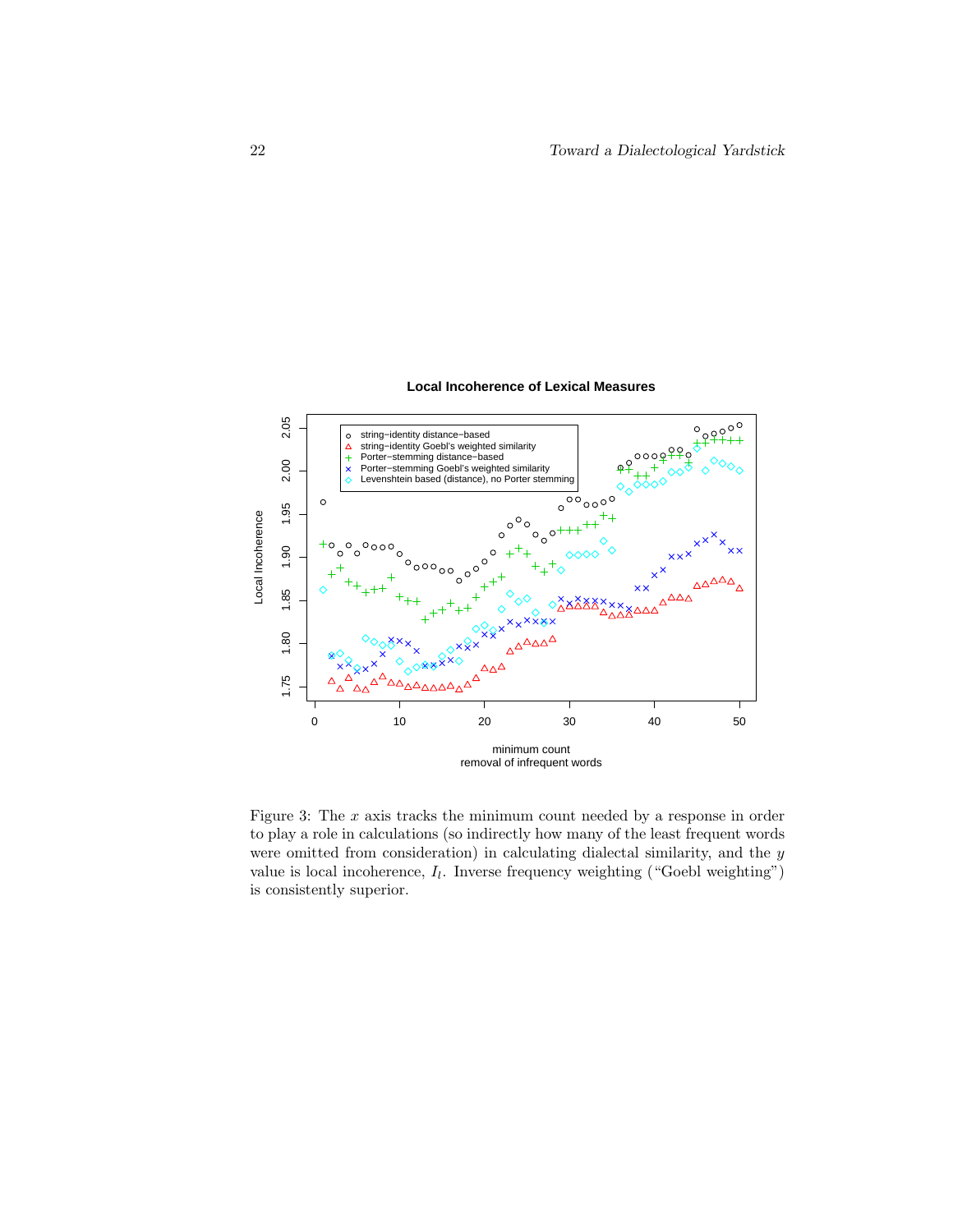small values of x for the circles, the  $+$ 's and the diamonds). It is likewise noteworthy that, while in general both Levenshtein distance and Porter stemming seem to improve the capacity of the measurements to detect geographic coherence, still the very best measurement was obtained using string identity and Goebl weighting. We suspect that this means that we are measuring sublexical effects, e.g., the likelihood of using one or another inflected form.

If we recall that it is best to insist on Porter stemming (or a more faithful form of lemmatization), then the most interesting comparisons in Figure 3 is that between the measuring using Porter stemming with and without Goebl's weighted similarity—and this comparison (between the x's and the  $+$ 's in Figure 3, respectively) indicates the superiority of Goebl's treatment of infrequent items. Goebl's disproportionate weighting of the overlap of similar items is more sensitive in uncovering the linguistic affinities between sites.

The most sensitive measure examined was simple string identity when applied in conjunction with Goebl's weighted similarity. But as we have noted above  $(\S 5.7)$ , we have good reason to suspect that this measure is tapping into sources of linguistic affinity unrelated to lexical choice.

### 6 Conclusion and Future Work

Our positive conclusion is that local incoherence lays bare how well a dialectometric measure is attuned to those aspects of linguistic structure which are shared locally—and which therefore should be the basis of dialectology, e.g.,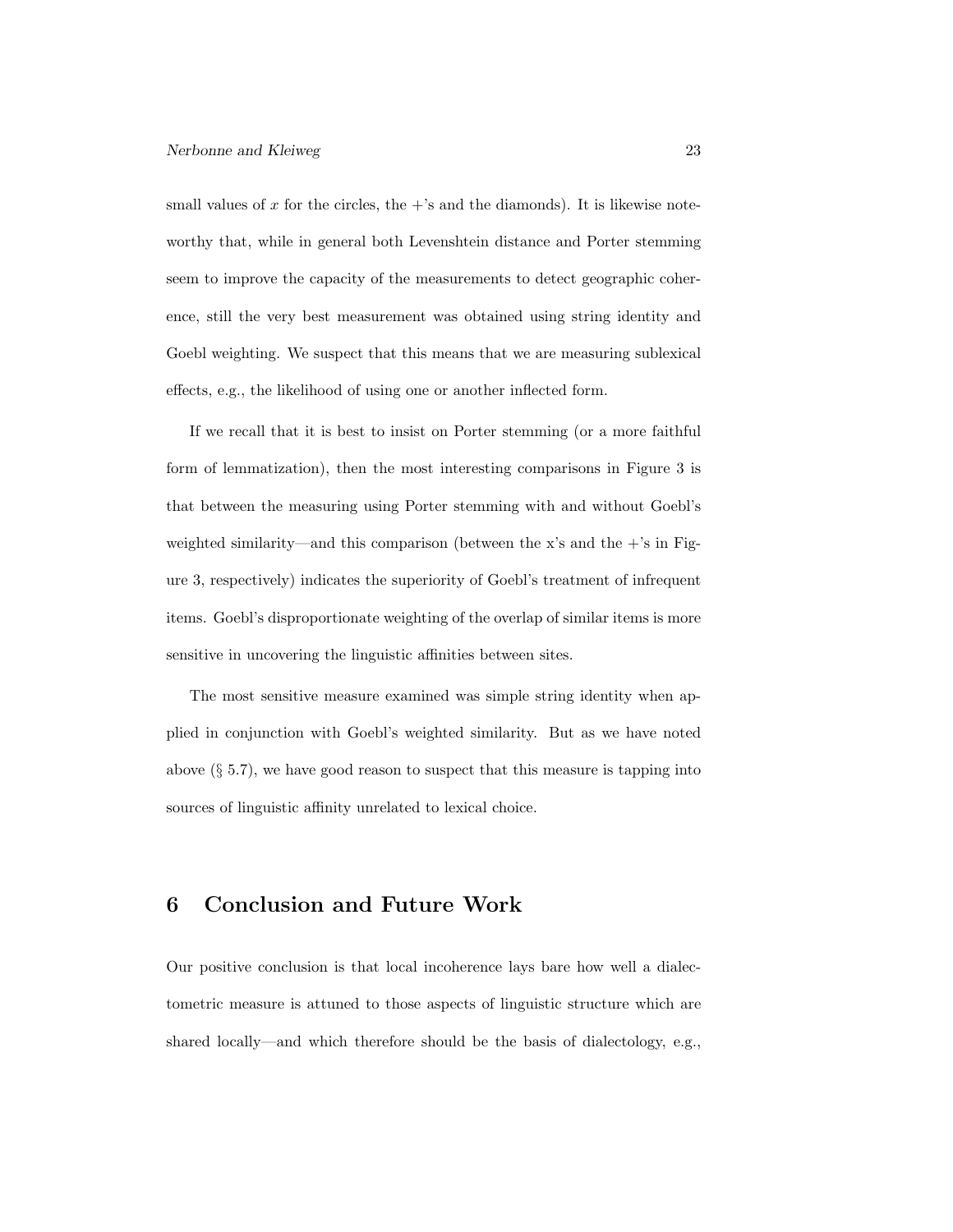for the purpose of dialectological classification, for investigations into the determinants of dialectal variation, and for identifying phenomena such as dialect islands and transition zones. We suspect that many similar and improved techniques could likewise be developed provided they emphasize the features we have incorporated into local incoherence, in particular the whole-hearted recognition of geography as the organizing factor in dialectology, and the focus on a small number of most local varieties to avoid the "drift into noise" we find at larger distances.

#### 6.1 Limitations and opportunities

We have worked with an intuitive notion of geographical distance in this paper, which we have consistently calculated simply as the Euclidean distance between points described by longitude and latitude coordinates. Arguably, this notion needs to be refined particularly when applied to situations where geography influences the chance of social contact—e.g., cases of variation in mountainous terrain. The idea that the diffusion of linguistic innovation is influenced by contact (or conversely, isolation), and therefore in turn by geography is perhaps so obvious that no source is cited even in handbooks (Wolfram & Schilling-Estes 2003), but there have not been extensive quantitative studies of the influence of geography on variation. On exception is Gooskens (2004), who examines examines the effect of geography on dialect variation in Norway, where the central mountain range prevented direct travel until recently. She demonstrates that travel time is a much better predictor of Norwegian linguistic distance than distance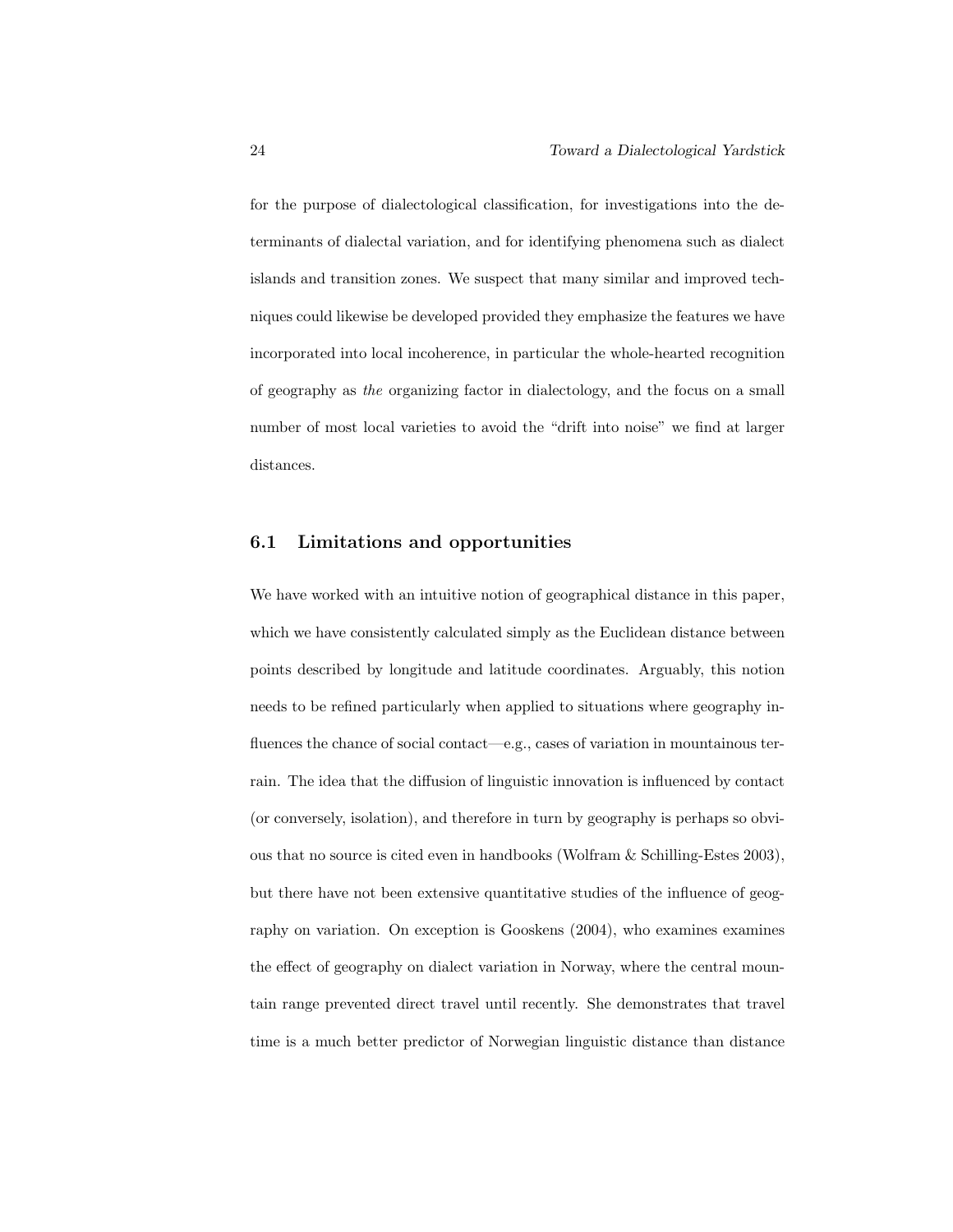"as the crow flies." In such cases local incoherence as it is defined above does not in fact work poorly—but only because it considers only a small number of relatively similar varieties. Nonetheless, it is clear that more interesting geographic notions are more promising as superior indicators of linguistic distance, e.g. travel time.

The techniques examined in this paper may also be applied to the study of linguistic variation dependent on social status, age or gender, even if we focused here on dialectology proper, i.e. variation dependent on geography. It is clear that that any such application would require that an appropriate notion of distance (social, chronological, or gender-based) be agreed on, however, and that could be a challenging task.

Finally, it would be worthwhile, but also challenging to explore the development of measures which would allow comparison across dialectal areas, e.g. a comparison of the New England and the Middle and South Atlantic states on the American East coast, or a comparison of the Netherlands and the United States with respect to the question of which variety is greater. Given our reliance on concrete geography and the density of sampling, such questions cannot be addressed with the techniques presented here.

### Acknowledgments

We are grateful to Dr. Charlotte Gooskens, Prof. Dr. Hermann Niebaum, Ms. Christine Siedle, and the audience at *Qualico 2003*, including especially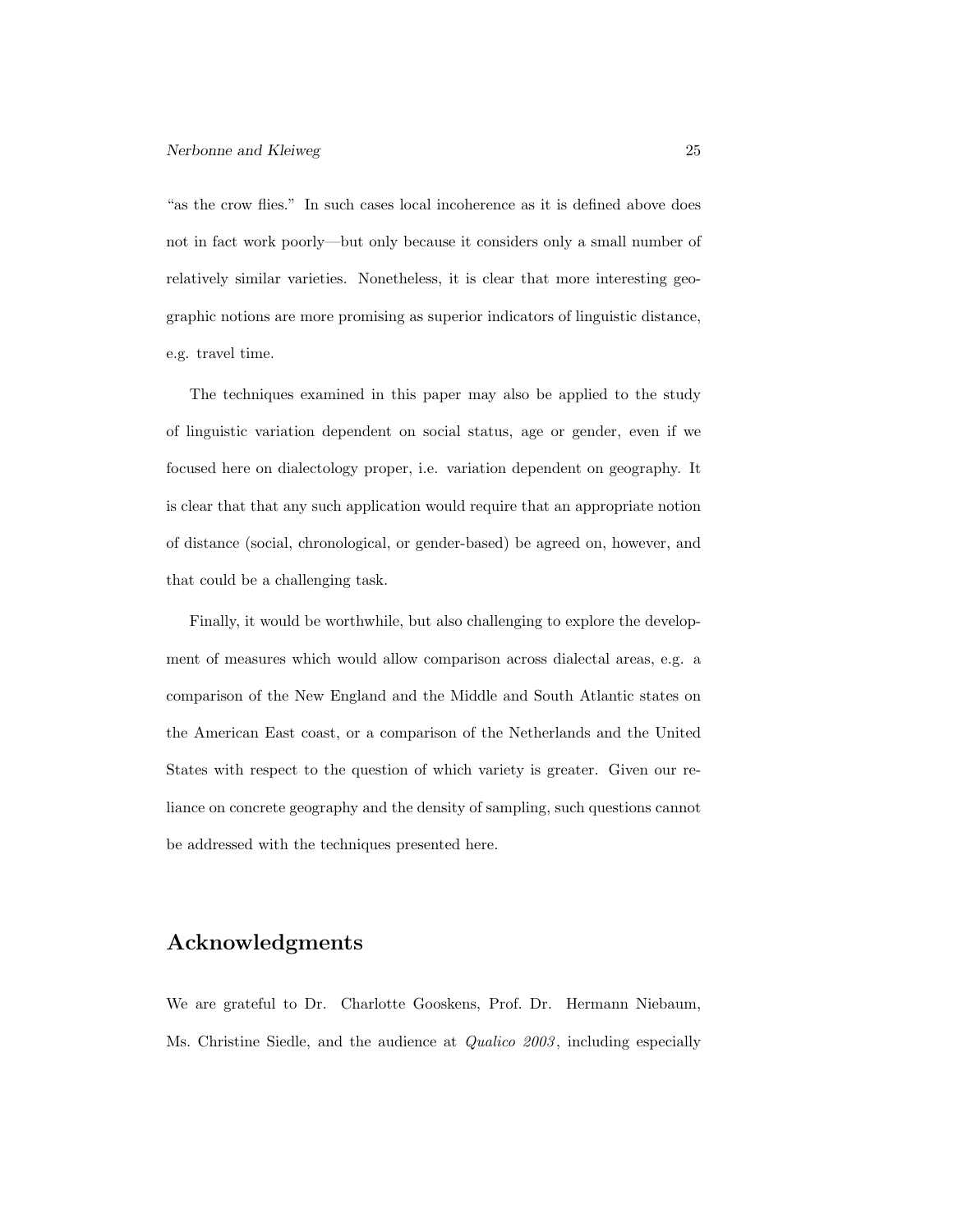Dr. Harald Baayen, for discussion of the ideas presented here. A particular word of thanks to Dr. Wilbert Heeringa, whose stimulating work on validation partially inspired the ideas presented here, and with whom we spoke at length.

# References

- Campbell, L. (1995). "The Quechumaran Hypothesis and Lessons for Distant Genetic Comparison." Diachronica XII(2):157–200.
- Carver, C. M. (<sup>1</sup>1987, 1989). American Regional Dialects: A Word Geography. Ann Arbor: The University of Michigan Press.
- Cucchiarini, C. (1993). Phonetic Transcription: A Methodological and Empirical Study PhD thesis Katholieke Universiteit Nijmegen.
- Daan, J. & D. P. Blok. (1969). Van Randstad tot Landrand; toelichting bij de kaart: Dialecten en Naamkunde. Amsterdam: Noord-Hollandsche Uitgevers.
- Dyen, I. (1956). "Language Distribution and Migration Theory." Language 32:611–626.
- Fowlkes, E. & C. Mallows. (1983). "A Method for Comparing Two Hierarchical Clsuterings." Journal of the American Statistical Association 78:553–569.
- Goebl, H. (1984). Dialektometrische Studien: Anhand italoromanischer, rätoromanischer und galloromanischer Sprachmaterialien aus AIS und ALF. 3 Vol. Tübingen: Max Niemeyer.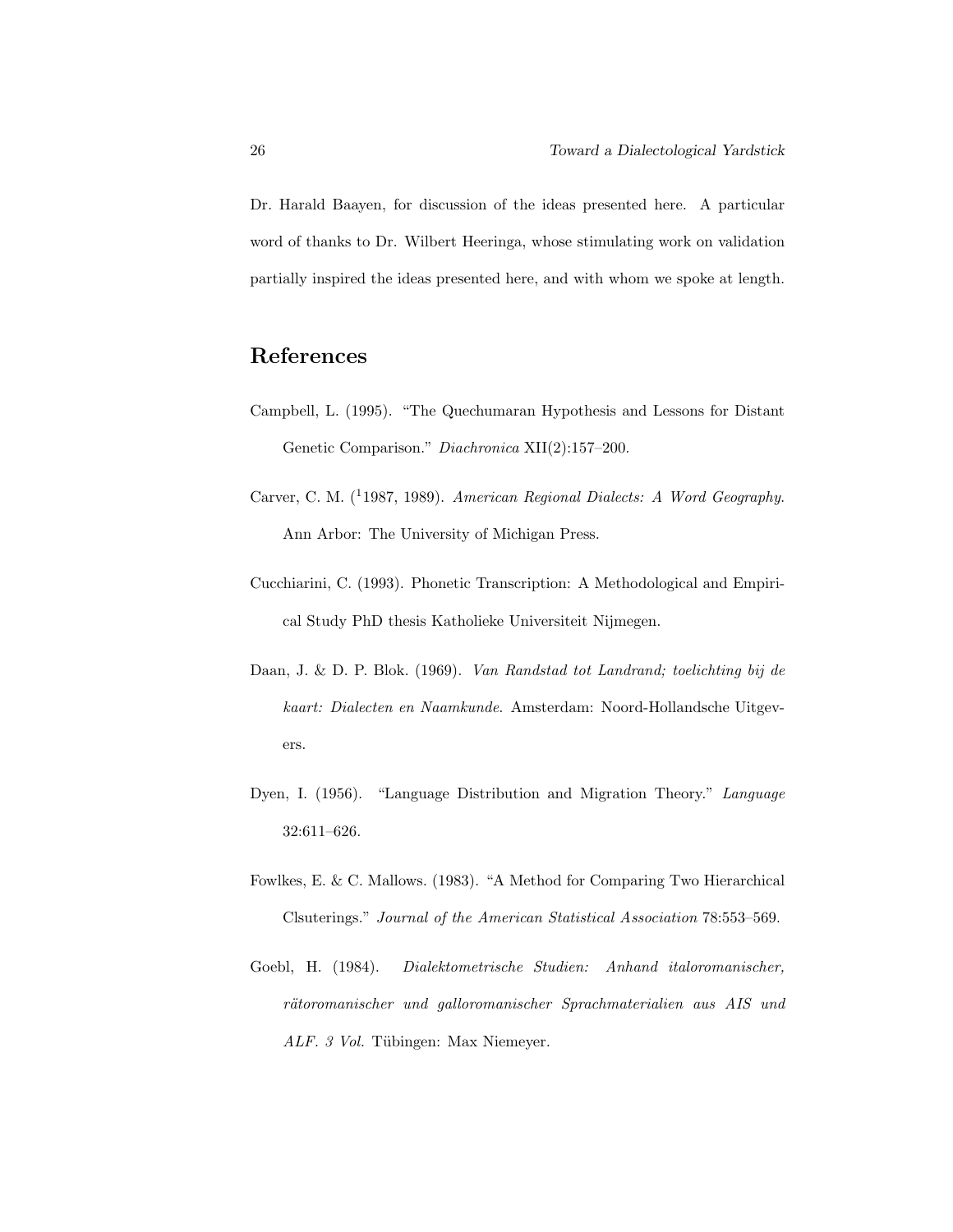- Gooskens, C. (2004). Norwegian Dialect Distances Geographically Explained. In Language Variation in Europe. Papers from the Second International Conference on Language Variation in Europe ICLAVE 2, June 12-14, 2003, (ed.) B.-L. Gunnarson, L. Bergström, G. Eklund, S. Fridella, L. H. Hansen, A. Karstadt, B. Nordberg, E. Sundgren & M. Thelander. Uppsala, Sweden: Uppsala University pp. 195–206.
- Halle, M. (1973). "Prologomena to a Theory of Word-Formation." Linguistic Inquiry 4(1):3–16.
- Heeringa, W. (2004). Measuring Dialect Pronunciation Differences using Levenshtein Distance PhD thesis Rijksuniversiteit Groningen.
- Heeringa, W., J. Nerbonne & P. Kleiweg. (2002). Validating Dialect Comparison Methods. In Proceedings of the 24th Annual Meeting of the Gesellschaft für Klassifikation, (ed.) W. Gaul & G. Ritter. Heidelberg: Springer pp. 445– 452.
- Hoppenbrouwers, C. & G. Hoppenbrouwers. (2001). De indeling van de Nederlandse streektalen: Dialecten van 156 steden en dorpen geklasseerd volgens de FFM (feature frequentie methode). Assen: Koninklijke Van Gorcum.
- Jackendoff, R. (1975). "Morphological and Semantic Regularities in the Lexicon." Language 51(4):639–671.
- Kessler, B. (1995). Computational dialectology in Irish Gaelic. In Proc. of the European ACL. Dublin: pp. 60–67.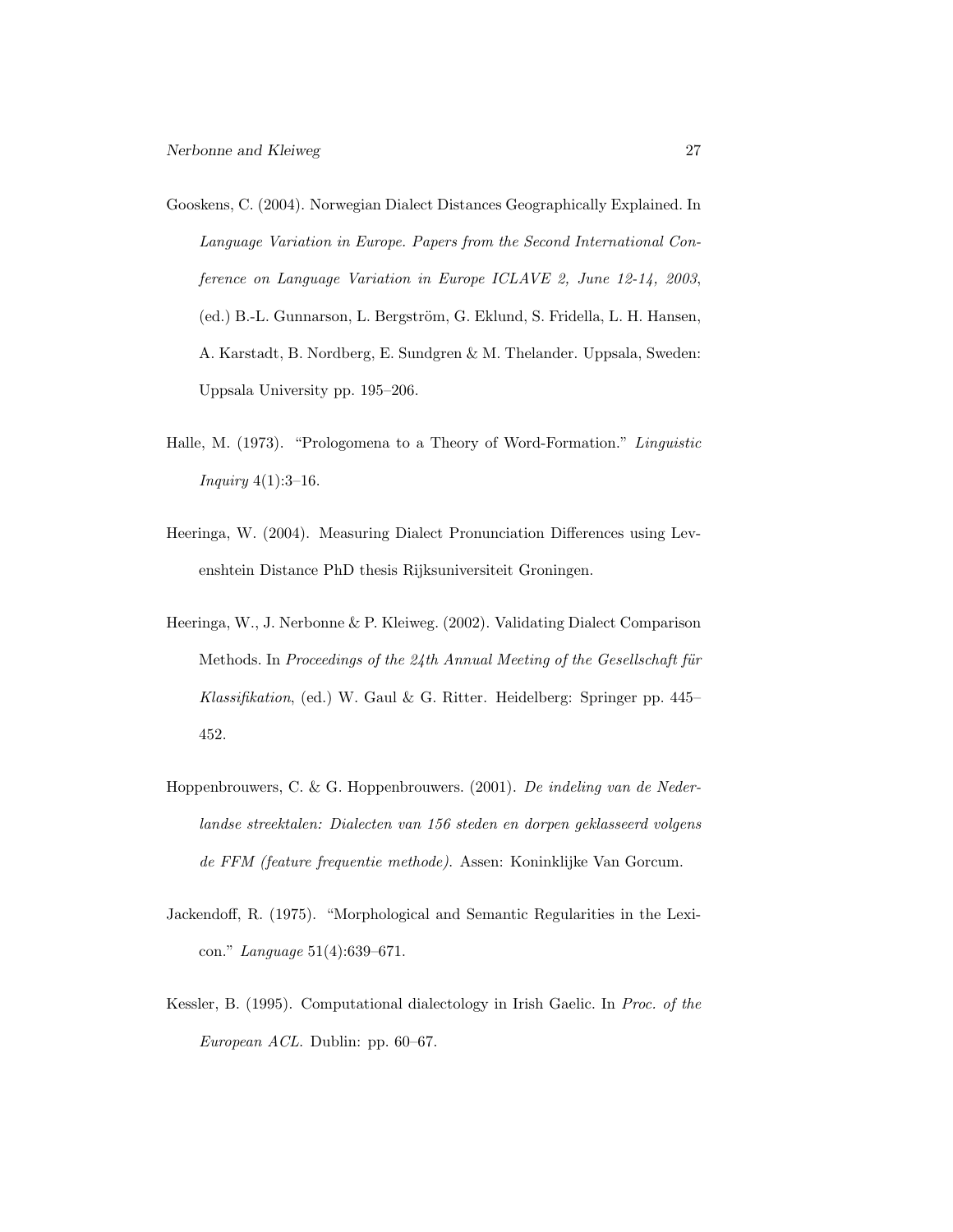- Kondrak, G. (2003). "Phonetic Alignment and Similarity." Computers and the Humanities 37(3):273–291. Special Iss. on Computational Methods in Dialectometry ed. by John Nerbonne and William Kretzschmar, Jr.
- Kretzschmar, W. A., (ed.). (1994). Handbook of the Linguistic Atlas of the Middle and South Atlantic States. Chicago: The University of Chicago Press.
- Kruskal, J. (1999). An Overview of Sequence Comparison. In Time Warps, String Edits and Macromolecules: The Theory and Practice of Sequence Comparison, (ed.) D. Sankoff & J. Kruskal. Stanford: CSLI pp. 1–44. <sup>1</sup>1983.
- Manning, C. & H. Schütze. (1999). Foundations of Statistical Natural Language Processing. Cambridge: MIT Press.

Mitchell, T. M. (1997). Machine Learning. Singapore: McGraw-Hill.

- Nerbonne, J. & P. Kleiweg. (2003). "Lexical Variation in LAMSAS." Computers and the Humanities 37(3):339–357. Special Iss. on Computational Methods in Dialectometry ed. by John Nerbonne and William Kretzschmar, Jr.
- Nerbonne, J., W. Heeringa & P. Kleiweg. (1999). Edit Distance and Dialect Proximity. In Time Warps, String Edits and Macromolecules: The Theory and Practice of Sequence Comparison, 2nd ed., (ed.) D. Sankoff & J. Kruskal. Stanford, CA: CSLI pp. v–xv.

Porter, M. (1980). "An Algorithm for Suffix Stripping." Program 14(3):130–137.